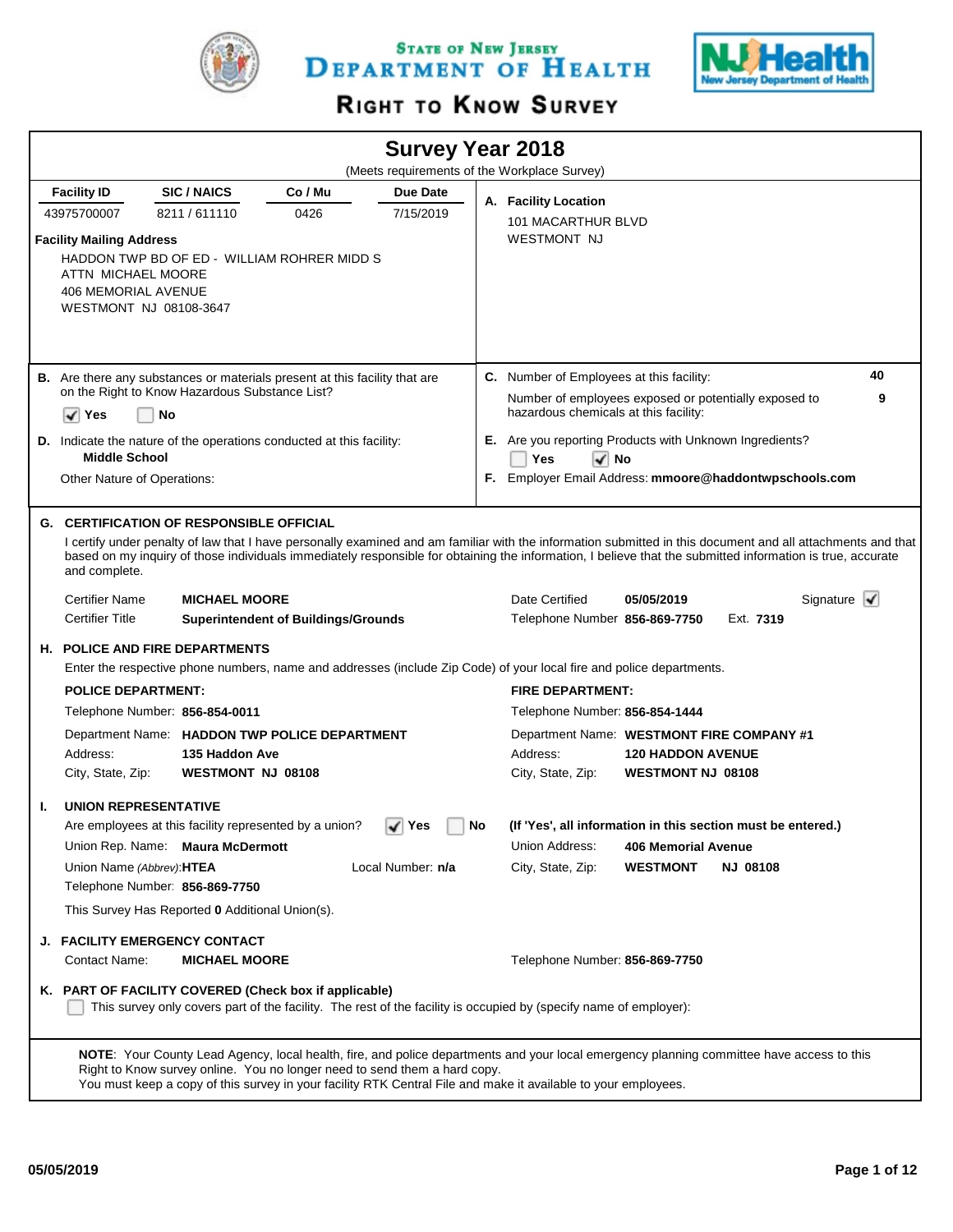| <b>Product Name</b>                                              | <b>Manufacturer</b>                   | <b>Purpose</b>                             |                    | Location          |            | Container              | Inventory      | <b>Units</b>                | <b>Employees</b><br><b>Exposed</b> |
|------------------------------------------------------------------|---------------------------------------|--------------------------------------------|--------------------|-------------------|------------|------------------------|----------------|-----------------------------|------------------------------------|
| <b>20 MULE TEAM</b><br><b>BORAX</b>                              | <b>DIAL CORP.</b>                     | Cleaning<br><b>Products-General</b>        | <b>CUSTODIAL</b>   |                   | <b>Box</b> |                        | 10 to 99       | <b>Pounds -</b><br>solids   | 9                                  |
| Sub No                                                           | <b>Hazardous Chemical Name</b>        |                                            |                    | <b>CAS Number</b> |            | <b>DOT Number</b>      | <b>Mixture</b> |                             | <b>Special HH Code</b>             |
| 0241                                                             | <b>BORATE COMPOUNDS, Inorganic</b>    |                                            |                    |                   |            |                        | 100%           |                             |                                    |
| <b>Product Name</b>                                              | <b>Manufacturer</b>                   | <b>Purpose</b>                             |                    | Location          |            | Container              | Inventory      | <b>Units</b>                | <b>Employees</b><br><b>Exposed</b> |
| <b>ACS-106</b>                                                   | <b>ACS QUALITY</b><br><b>SERVICES</b> | <b>Boiler Treatment</b>                    | <b>MAINT.</b>      |                   |            | <b>Plastic drum</b>    | 1 to 9         | Pounds -<br>solids          | 9                                  |
| Sub No                                                           | <b>Hazardous Chemical Name</b>        |                                            |                    | <b>CAS Number</b> |            | <b>DOT Number</b>      | <b>Mixture</b> |                             | <b>Special HH Code</b>             |
| 1706                                                             | <b>SODIUM HYDROXIDE</b>               |                                            |                    | 1310-73-2         |            | 1823                   | Unknown        | CO                          |                                    |
| 2258                                                             | <b>SODIUM NITRITE</b>                 |                                            |                    | 7632-00-0         |            | 1500                   | <b>Unknown</b> |                             |                                    |
| <b>Product Name</b>                                              | <b>Manufacturer</b>                   | <b>Purpose</b>                             |                    | Location          |            | <b>Container</b>       | Inventory      | <b>Units</b>                | <b>Employees</b><br><b>Exposed</b> |
| <b>ACS-500</b>                                                   | <b>ACS QUALITY</b><br><b>SERVICES</b> | <b>Boiler Treatment</b>                    | <b>MAINTENANCE</b> |                   |            | <b>Plastic drum</b>    | 1 to 9         | <b>Gallons -</b><br>liquids | 9                                  |
| Sub No                                                           | <b>Hazardous Chemical Name</b>        |                                            |                    | <b>CAS Number</b> |            | <b>DOT Number</b>      | <b>Mixture</b> |                             | <b>Special HH Code</b>             |
| 1571                                                             | <b>POTASSIUM HYDROXIDE</b>            |                                            |                    | 1310-58-3         |            | 1813                   | 1 to 9%        | CO                          |                                    |
| <b>Product Name</b>                                              | <b>Manufacturer</b>                   | <b>Purpose</b>                             |                    | Location          |            | Container              | Inventory      | Units                       | <b>Employees</b><br><b>Exposed</b> |
| <b>AJAX DISH LIQUID</b><br><b>W/BLEACH</b><br><b>ALTERNATIVE</b> | <b>COLGATE PALMOLIVE</b>              | <b>Cleaning</b><br><b>Products-General</b> | <b>KITCHEN</b>     |                   | (plastic)  | <b>Bottles or jugs</b> | Less than 1    | <b>Gallons -</b><br>liquids | 9                                  |
| Sub No                                                           | <b>Hazardous Chemical Name</b>        |                                            |                    | <b>CAS Number</b> |            | <b>DOT Number</b>      | <b>Mixture</b> |                             | <b>Special HH Code</b>             |
| 0844                                                             | <b>ETHYL ALCOHOL</b>                  |                                            |                    | 64-17-5           |            | 1170                   | 1 to 9%        |                             | CA,F3,MU,TE                        |
| 1685                                                             | <b>SODIUM BISULFITE</b>               |                                            |                    | 7631-90-5         |            | 2693                   | Unknown        | CO                          |                                    |
| <b>Product Name</b>                                              | <b>Manufacturer</b>                   | <b>Purpose</b>                             |                    | Location          |            | Container              | Inventory      | <b>Units</b>                | <b>Employees</b><br><b>Exposed</b> |
| <b>AJAX TRIPLE</b><br><b>ACTION DISH</b><br><b>LIQUID</b>        | <b>COLGATE PALMOLIVE Cleaning</b>     | <b>Products-General</b>                    | <b>KITCHEN</b>     |                   | (plastic)  | <b>Bottles or jugs</b> | Less than 1    | Gallons -<br>liquids        | 9                                  |
| Sub No                                                           | <b>Hazardous Chemical Name</b>        |                                            |                    | <b>CAS Number</b> |            | <b>DOT Number</b>      | <b>Mixture</b> |                             | <b>Special HH Code</b>             |
| 0844                                                             | ETHYL ALCOHOL                         |                                            |                    | 64-17-5           |            | 1170                   | Unknown        |                             | CA,F3,MU,TE                        |
| 1685                                                             | <b>SODIUM BISULFITE</b>               |                                            |                    | 7631-90-5         |            | 2693                   | Unknown        | CO                          |                                    |
| <b>Product Name</b>                                              | <b>Manufacturer</b>                   | <b>Purpose</b>                             |                    | Location          |            | <b>Container</b>       | Inventory      | Units                       | <b>Employees</b><br><b>Exposed</b> |
| <b>ALUMINUM METAL</b>                                            | <b>GENERIC</b>                        | Laboratory<br>Chemical                     | <b>SCIENCE</b>     |                   | (plastic)  | <b>Bottles or jugs</b> | Less than 1    | Pounds -<br>solids          | 9                                  |
| Sub No                                                           | <b>Hazardous Chemical Name</b>        |                                            |                    | <b>CAS Number</b> |            | <b>DOT Number</b>      | <b>Mixture</b> |                             | <b>Special HH Code</b>             |
|                                                                  |                                       |                                            |                    |                   |            |                        |                |                             |                                    |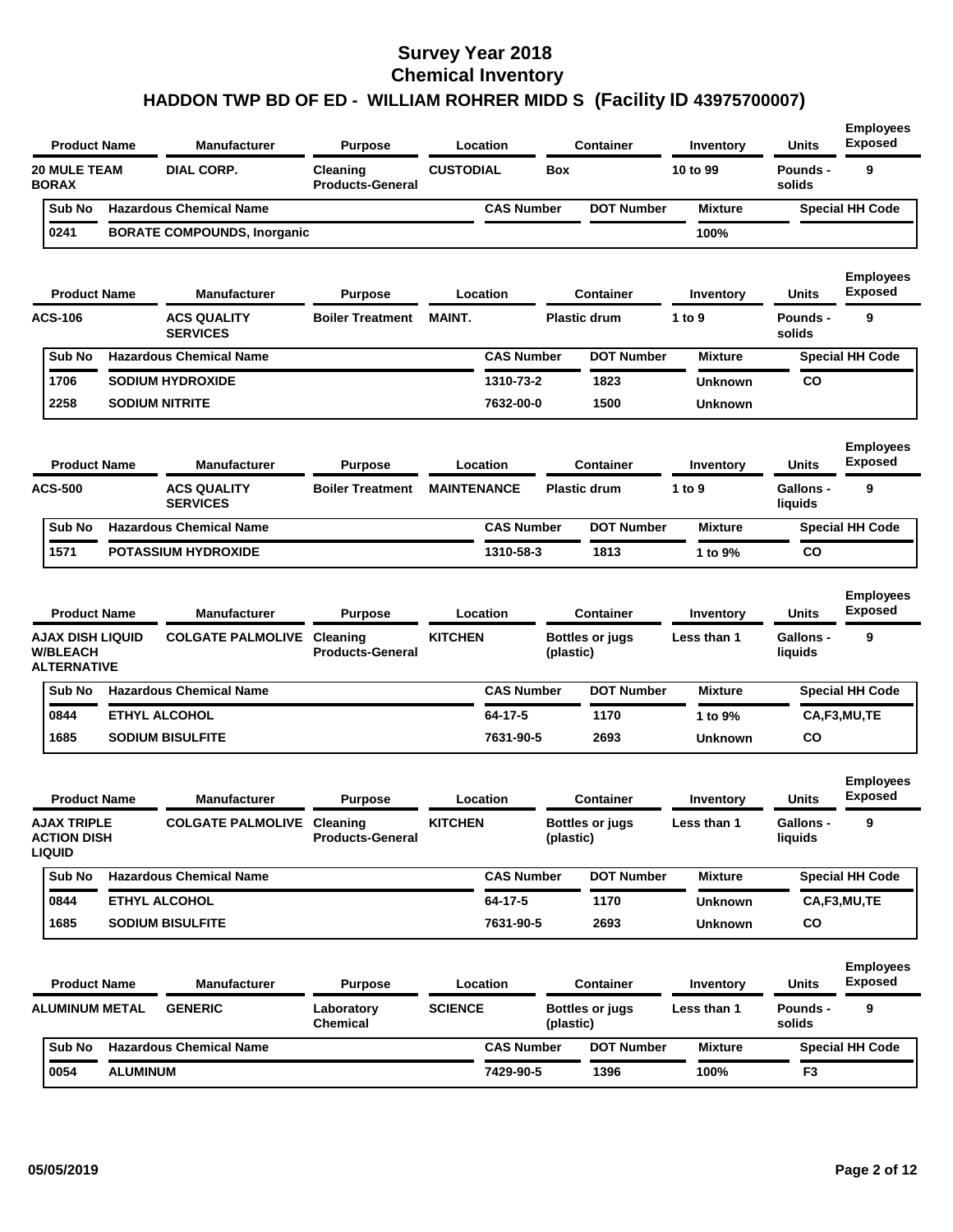| <b>Product Name</b>                                           |                | <b>Manufacturer</b>             | <b>Purpose</b>                      | Location          |           | <b>Container</b>       | Inventory      | Units                       | <b>Employees</b><br><b>Exposed</b> |
|---------------------------------------------------------------|----------------|---------------------------------|-------------------------------------|-------------------|-----------|------------------------|----------------|-----------------------------|------------------------------------|
| <b>AMMONIA WATER</b>                                          |                | <b>GENERIC</b>                  | Laboratory<br><b>Chemical</b>       | <b>SCIENCE</b>    | (plastic) | <b>Bottles or jugs</b> | Less than 1    | <b>Gallons -</b><br>liquids | 9                                  |
| Sub No                                                        |                | <b>Hazardous Chemical Name</b>  |                                     | <b>CAS Number</b> |           | <b>DOT Number</b>      | <b>Mixture</b> |                             | <b>Special HH Code</b>             |
| 0084                                                          | <b>AMMONIA</b> |                                 |                                     | 7664-41-7         |           | 1005                   | 25 to 49%      | CO                          |                                    |
| <b>Product Name</b>                                           |                | <b>Manufacturer</b>             | Purpose                             | Location          |           | <b>Container</b>       | Inventory      | Units                       | <b>Employees</b><br><b>Exposed</b> |
| <b>BAB-O CLEANSER</b>                                         |                | <b>PUREX</b>                    | Cleaning<br><b>Products-General</b> | <b>CUSTODIAL</b>  | Can       |                        | 1 to 9         | <b>Pounds -</b><br>solids   | 9                                  |
| Sub No                                                        |                | <b>Hazardous Chemical Name</b>  |                                     | <b>CAS Number</b> |           | <b>DOT Number</b>      | <b>Mixture</b> |                             | <b>Special HH Code</b>             |
| 1563                                                          |                | POTASSIUM DICHLOROISOCYANURATE  |                                     | 2244-21-5         |           | 2465                   | <b>Unknown</b> |                             |                                    |
| 1660                                                          |                | <b>SILICA, QUARTZ</b>           |                                     | 14808-60-7        |           |                        | <b>Unknown</b> | CA                          |                                    |
| 1698                                                          |                | SODIUM DODECYLBENZENE SULFONATE |                                     | 25155-30-0        |           | 3077                   | <b>Unknown</b> |                             |                                    |
| <b>Product Name</b>                                           |                | <b>Manufacturer</b>             | <b>Purpose</b>                      | Location          |           | <b>Container</b>       | Inventory      | <b>Units</b>                | <b>Employees</b><br><b>Exposed</b> |
| <b>BOWL BRYTE</b>                                             |                | <b>INDCO</b>                    | Cleaning<br><b>Products-General</b> | <b>CUSTODIAL</b>  | (plastic) | <b>Bottles or jugs</b> | Less than 1    | Gallons -<br>liquids        | 9                                  |
| Sub No                                                        |                | <b>Hazardous Chemical Name</b>  |                                     | <b>CAS Number</b> |           | <b>DOT Number</b>      | <b>Mixture</b> |                             | <b>Special HH Code</b>             |
| 1012                                                          |                | <b>HYDROGEN CHLORIDE</b>        |                                     | 7647-01-0         |           | 1050                   | <b>Unknown</b> | <b>CO</b>                   |                                    |
| <b>Product Name</b>                                           |                | <b>Manufacturer</b>             | <b>Purpose</b>                      | Location          |           | <b>Container</b>       | Inventory      | Units                       | <b>Employees</b><br><b>Exposed</b> |
| <b>BUCKEYE ECO</b><br><b>CARPET SPOTTER</b><br>E51            |                | <b>BUCKEYE</b>                  | Cleaning<br><b>Products-General</b> | <b>CUSTODIAL</b>  | (plastic) | <b>Bottles or jugs</b> | 1 to 9         | <b>Gallons -</b><br>liquids | 9                                  |
| Sub No                                                        |                | <b>Hazardous Chemical Name</b>  |                                     | <b>CAS Number</b> |           | <b>DOT Number</b>      | <b>Mixture</b> |                             | <b>Special HH Code</b>             |
| 1015                                                          |                | <b>HYDROGEN PEROXIDE</b>        |                                     | 7722-84-1         |           | 2015                   | 1 to 9%        | CO,MU,R3                    |                                    |
| 1574                                                          |                | <b>POTASSIUM NITRATE</b>        |                                     | 7757-79-1         |           | 1486                   | 0.1 to 0.9%    |                             |                                    |
| <b>Product Name</b>                                           |                | Manufacturer                    | <b>Purpose</b>                      | Location          |           | <b>Container</b>       | Inventory      | <b>Units</b>                | <b>Employees</b><br>Exposed        |
| <b>BUCKEYE ECO</b><br><b>DISINFECTANT</b><br><b>CLEANER</b>   |                | <b>BUCKEYE</b>                  | Cleaning<br><b>Products-General</b> | <b>CUSTODIAL</b>  | Bag       |                        | 1 to $9$       | Gallons -<br>liquids        | 9                                  |
| Sub No                                                        |                | <b>Hazardous Chemical Name</b>  |                                     | <b>CAS Number</b> |           | <b>DOT Number</b>      | <b>Mixture</b> |                             | <b>Special HH Code</b>             |
| 0844                                                          |                | <b>ETHYL ALCOHOL</b>            |                                     | 64-17-5           |           | 1170                   | 1 to 9%        |                             | CA,F3,MU,TE                        |
| <b>Product Name</b>                                           |                | <b>Manufacturer</b>             | <b>Purpose</b>                      | Location          |           | <b>Container</b>       | Inventory      | Units                       | <b>Employees</b><br><b>Exposed</b> |
| <b>BUCKEYE ECO</b><br><b>EXTRACTION</b><br><b>CLEANER E52</b> |                | <b>BUCKEYE</b>                  | Cleaning<br><b>Products-General</b> | <b>CUSTODIAL</b>  | (plastic) | <b>Bottles or jugs</b> | 1 to 9         | Gallons -<br>liquids        | 9                                  |
| Sub No                                                        |                | <b>Hazardous Chemical Name</b>  |                                     | <b>CAS Number</b> |           | <b>DOT Number</b>      | <b>Mixture</b> |                             | <b>Special HH Code</b>             |
| 0876                                                          |                | ETHYLENEDIAMINETETRAACETIC ACID |                                     | 60-00-4           |           | 3077                   | 1 to 9%        |                             |                                    |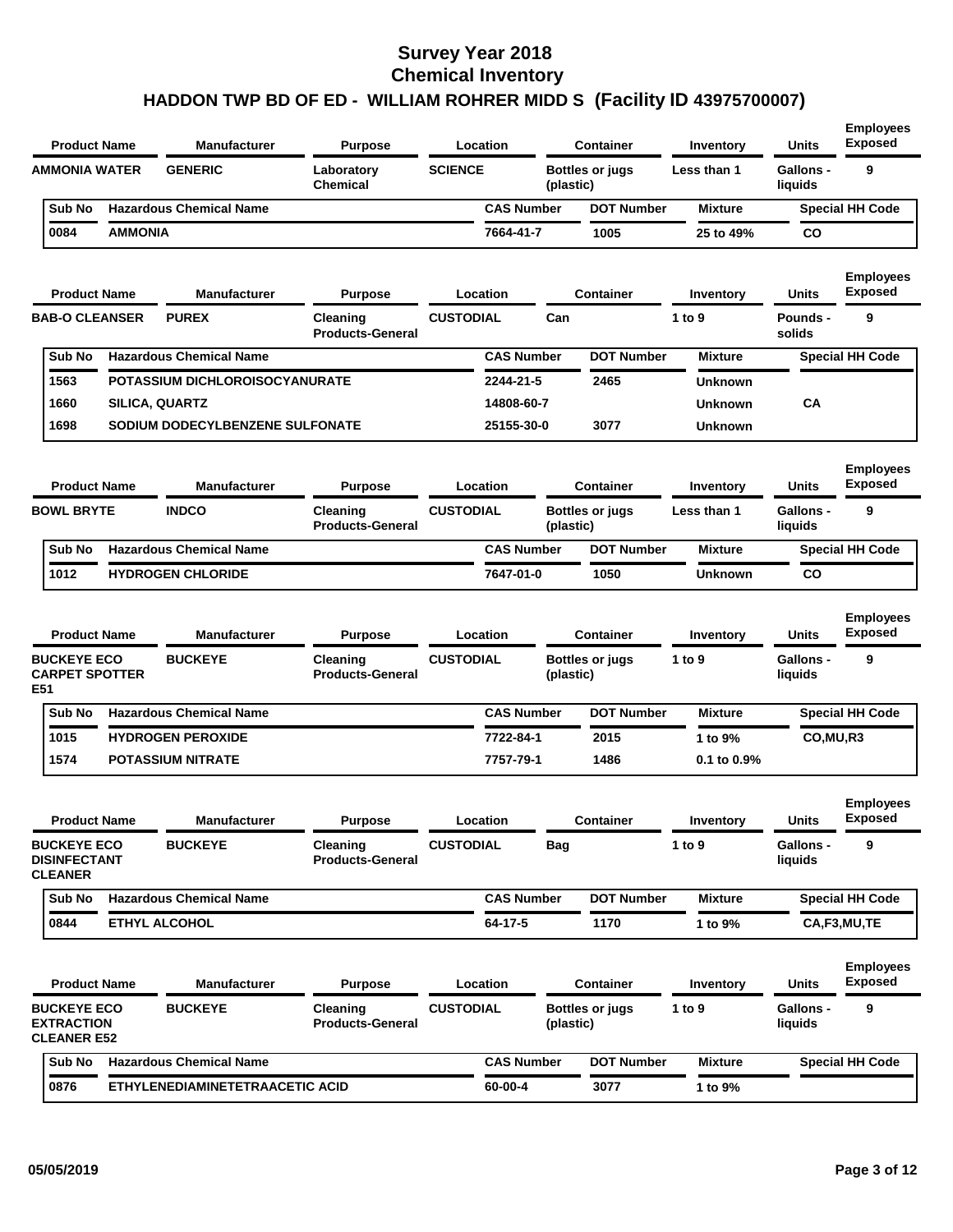| <b>Product Name</b>                                                        | <b>Manufacturer</b><br>Location<br><b>Purpose</b><br><b>Container</b> |                                 |                                     | Inventory         | <b>Units</b> | <b>Employees</b><br><b>Exposed</b> |                |                             |                                    |
|----------------------------------------------------------------------------|-----------------------------------------------------------------------|---------------------------------|-------------------------------------|-------------------|--------------|------------------------------------|----------------|-----------------------------|------------------------------------|
| <b>BUCKEYE ECO</b><br><b>HYDROGEN</b><br><b>PEROXIDE</b><br><b>CLEANER</b> |                                                                       | <b>BUCKEYE</b>                  | Cleaning<br><b>Products-General</b> | <b>CUSTODIAL</b>  | Bag          |                                    | 1 to 9         | <b>Gallons -</b><br>liquids | 9                                  |
| Sub No                                                                     |                                                                       | <b>Hazardous Chemical Name</b>  |                                     | <b>CAS Number</b> |              | <b>DOT Number</b>                  | <b>Mixture</b> |                             | <b>Special HH Code</b>             |
| 1015                                                                       |                                                                       | <b>HYDROGEN PEROXIDE</b>        |                                     | 7722-84-1         |              | 2015                               | 10 to 24%      | CO, MU, R3                  |                                    |
| <b>Product Name</b>                                                        |                                                                       | <b>Manufacturer</b>             | <b>Purpose</b>                      | Location          |              | Container                          | Inventory      | Units                       | <b>Employees</b><br><b>Exposed</b> |
| <b>BUCKEYE ECO</b><br><b>MUSCLE CLEANER</b>                                |                                                                       | <b>BUCKEYE</b>                  | Cleaning<br><b>Products-General</b> | <b>CUSTODIAL</b>  | Baq          |                                    | 1 to 9         | Gallons -<br>liquids        | 9                                  |
| Sub No                                                                     |                                                                       | <b>Hazardous Chemical Name</b>  |                                     | <b>CAS Number</b> |              | <b>DOT Number</b>                  | <b>Mixture</b> |                             | <b>Special HH Code</b>             |
| 0822                                                                       |                                                                       | DODECYLBENZENE SULFONIC ACID    |                                     | 27176-87-0        |              | 2584                               | 1 to 9%        | <b>CO</b>                   |                                    |
| 1706                                                                       |                                                                       | <b>SODIUM HYDROXIDE</b>         |                                     | 1310-73-2         |              | 1823                               | 1 to 9%        | <b>CO</b>                   |                                    |
| <b>Product Name</b>                                                        |                                                                       | <b>Manufacturer</b>             | <b>Purpose</b>                      | Location          |              | <b>Container</b>                   | Inventory      | Units                       | <b>Employees</b><br><b>Exposed</b> |
| <b>BUCKEYE ECO</b><br><b>NEUTRAL</b><br><b>DISINFECTANT</b>                |                                                                       | <b>BUCKEYE</b>                  | Cleaning<br><b>Products-General</b> | <b>CUSTODIAL</b>  | <b>Bag</b>   |                                    | 1 to 9         | <b>Gallons -</b><br>liquids | 9                                  |
| Sub No                                                                     |                                                                       | <b>Hazardous Chemical Name</b>  |                                     | <b>CAS Number</b> |              | <b>DOT Number</b>                  | <b>Mixture</b> |                             | <b>Special HH Code</b>             |
|                                                                            |                                                                       | ETHYLENEDIAMINETETRAACETIC ACID |                                     |                   |              |                                    |                |                             |                                    |
| 0876                                                                       |                                                                       |                                 |                                     | 60-00-4           |              | 3077                               | 1 to 9%        |                             |                                    |
| <b>Product Name</b>                                                        |                                                                       | <b>Manufacturer</b>             | <b>Purpose</b>                      | Location          |              | <b>Container</b>                   | Inventory      | <b>Units</b>                | <b>Employees</b><br><b>Exposed</b> |
| <b>CHEWING GUM</b><br><b>REMOVER</b>                                       |                                                                       | <b>INDCO</b>                    | Cleaning<br><b>Products-General</b> | <b>CUSTODIAL</b>  | Can          |                                    | 1 to 9         | Pounds -<br>solids          | 9                                  |
| Sub No                                                                     |                                                                       | <b>Hazardous Chemical Name</b>  |                                     | <b>CAS Number</b> |              | <b>DOT Number</b>                  | <b>Mixture</b> |                             | <b>Special HH Code</b>             |
| 0273                                                                       | <b>BUTANE</b>                                                         |                                 |                                     | 106-97-8          |              | 1011                               | 80 to 89%      | F4                          |                                    |
| 1594                                                                       | <b>PROPANE</b>                                                        |                                 |                                     | 74-98-6           |              | 1978                               | 10 to 24%      | F4                          |                                    |
| <b>Product Name</b>                                                        |                                                                       | <b>Manufacturer</b>             | <b>Purpose</b>                      | Location          |              | <b>Container</b>                   | Inventory      | <b>Units</b>                | <b>Employees</b><br><b>Exposed</b> |
| <b>CLEAN ON THE GO</b><br><b>CLEAN BY PEROXY</b><br>15                     |                                                                       | <b>SPARTAN</b>                  | Cleaning<br><b>Products-General</b> | <b>CUSTODIAL</b>  | (plastic)    | <b>Bottles or jugs</b>             | 1 to $9$       | <b>Gallons -</b><br>liquids | 9                                  |
| Sub No                                                                     |                                                                       | <b>Hazardous Chemical Name</b>  |                                     | <b>CAS Number</b> |              | <b>DOT Number</b>                  | <b>Mixture</b> |                             | <b>Special HH Code</b>             |
| 1015                                                                       |                                                                       | <b>HYDROGEN PEROXIDE</b>        |                                     | 7722-84-1         |              | 2015                               | 1 to 9%        | CO,MU,R3                    |                                    |
| <b>Product Name</b>                                                        |                                                                       | <b>Manufacturer</b>             | <b>Purpose</b>                      | Location          |              | <b>Container</b>                   | Inventory      | <b>Units</b>                | <b>Employees</b><br><b>Exposed</b> |
| <b>CLEAN ON THE GO</b><br><b>FOAMY BATH</b><br><b>CLEANER</b>              |                                                                       | <b>SPARTAN</b>                  | Cleaning<br><b>Products-General</b> | <b>CUSTODIAL</b>  | (plastic)    | <b>Bottles or jugs</b>             | 1 to $9$       | Gallons -<br>liquids        | 9                                  |
| Sub No                                                                     |                                                                       | <b>Hazardous Chemical Name</b>  |                                     | <b>CAS Number</b> |              | <b>DOT Number</b><br>1170          | <b>Mixture</b> |                             | <b>Special HH Code</b>             |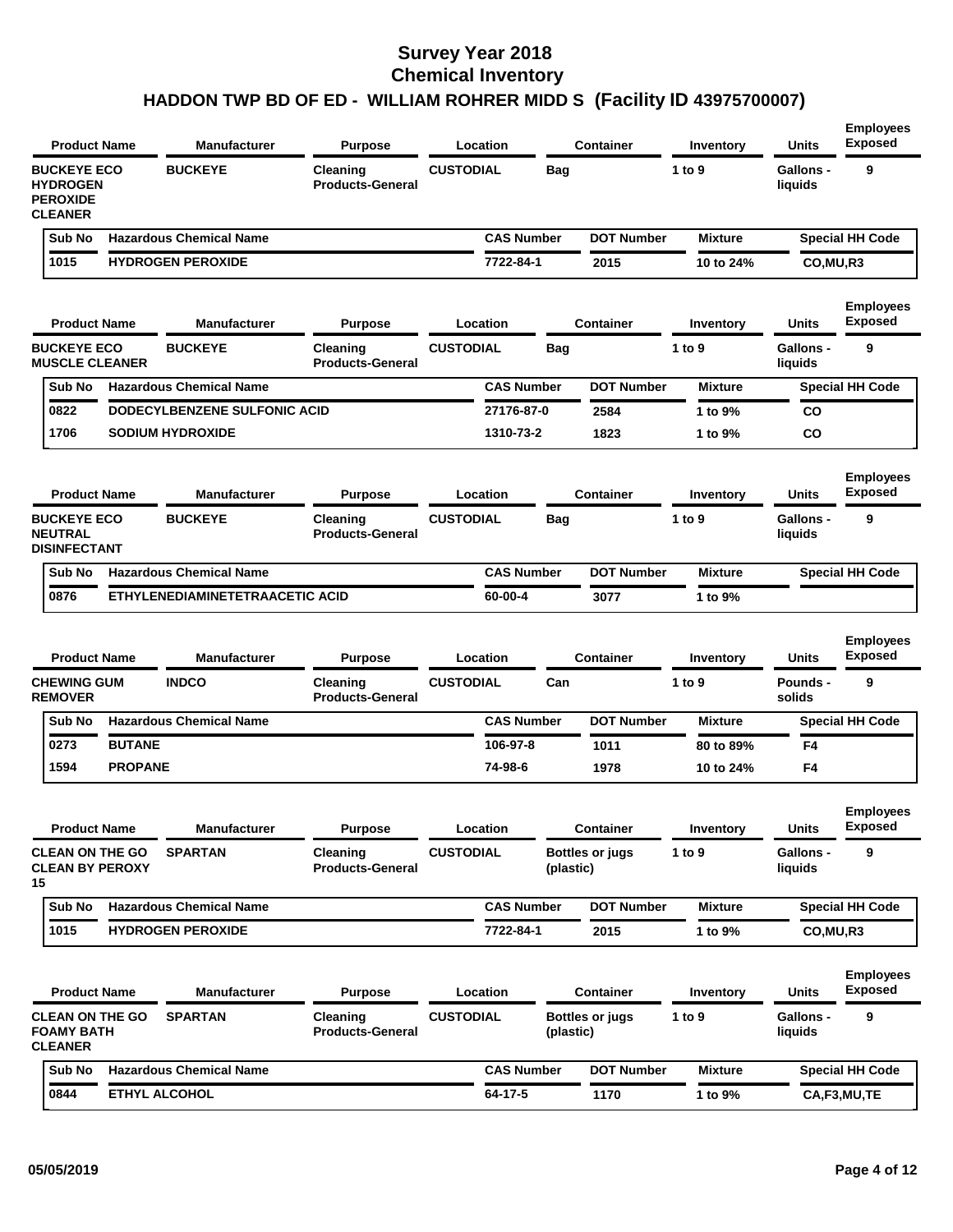| <b>Product Name</b><br>Manufacturer                              | <b>Purpose</b>                               | Location          |                                     | <b>Container</b>       | Inventory        | <b>Units</b>                | <b>Employees</b><br><b>Exposed</b> |
|------------------------------------------------------------------|----------------------------------------------|-------------------|-------------------------------------|------------------------|------------------|-----------------------------|------------------------------------|
| <b>CLEAN ON THE GO</b><br><b>SPARTAN</b><br><b>HDQ C2</b>        | Cleaning<br><b>Products-General</b>          | <b>CUSTODIAL</b>  | (plastic)                           | <b>Bottles or jugs</b> | 1 to 9           | <b>Gallons -</b><br>liquids | 9                                  |
| <b>Hazardous Chemical Name</b><br>Sub No                         |                                              | <b>CAS Number</b> |                                     | <b>DOT Number</b>      | <b>Mixture</b>   |                             | <b>Special HH Code</b>             |
| 0844<br><b>ETHYL ALCOHOL</b>                                     |                                              | 64-17-5           |                                     | 1170                   | 1 to 9%          |                             | CA,F3,MU,TE                        |
| <b>Product Name</b><br>Manufacturer                              | <b>Purpose</b>                               | Location          |                                     | <b>Container</b>       | Inventory        | Units                       | <b>Employees</b><br><b>Exposed</b> |
| <b>CLEAN ON THE GO</b><br><b>SPARTAN</b><br><b>NABC CONC. 1</b>  | Cleaning<br><b>Products-General</b>          | <b>CUSTODIAL</b>  | (plastic)                           | <b>Bottles or jugs</b> | 1 to 9           | <b>Gallons -</b><br>liquids | 9                                  |
| <b>Hazardous Chemical Name</b><br>Sub No                         |                                              | <b>CAS Number</b> |                                     | <b>DOT Number</b>      | <b>Mixture</b>   |                             | <b>Special HH Code</b>             |
| 1076<br><b>ISOPROPYL ALCOHOL</b>                                 |                                              | 67-63-0           |                                     | 1219                   | 1 to 9%          | F <sub>3</sub>              |                                    |
| <b>Manufacturer</b><br><b>Product Name</b>                       | <b>Purpose</b>                               | Location          |                                     | <b>Container</b>       | Inventory        | Units                       | <b>Employees</b><br><b>Exposed</b> |
| <b>CLR BATH &amp;</b><br><b>JELMAR</b><br><b>KITCHEN CLEANER</b> | Cleaning<br><b>Products-General</b>          | <b>CUSTODIAL</b>  | <b>Bottles or jugs</b><br>(plastic) |                        | Less than 1      | <b>Gallons -</b><br>liquids | 9                                  |
| <b>Hazardous Chemical Name</b><br>Sub No                         |                                              | <b>CAS Number</b> |                                     | <b>DOT Number</b>      | <b>Mixture</b>   |                             | <b>Special HH Code</b>             |
| 0275<br><b>2-BUTOXY ETHANOL</b>                                  |                                              | 111-76-2          |                                     | 2369                   | 1 to 9%          | CA                          |                                    |
| <b>Manufacturer</b><br><b>Product Name</b>                       | <b>Purpose</b>                               | Location          |                                     | <b>Container</b>       | Inventory        | Units                       | <b>Employees</b><br><b>Exposed</b> |
| <b>COMET CLEANSER</b><br><b>PROCTOR &amp; GAMBLE</b>             | Cleaning<br><b>Products-General</b>          | <b>CUSTODIAL</b>  | Can                                 |                        | 1 to 9           | <b>Pounds -</b><br>solids   | 9                                  |
| <b>Hazardous Chemical Name</b><br>Sub No                         |                                              | <b>CAS Number</b> |                                     | <b>DOT Number</b>      | <b>Mixture</b>   |                             | <b>Special HH Code</b>             |
| 1660<br>SILICA, QUARTZ                                           |                                              | 14808-60-7        |                                     |                        | 1 to 9%          | CA                          |                                    |
| 4001<br><b>CALCIUM CARBONATE</b>                                 |                                              | 1317-65-3         |                                     |                        | <b>Unknown</b>   |                             |                                    |
| <b>Product Name</b><br><b>Manufacturer</b>                       | <b>Purpose</b>                               | Location          |                                     | <b>Container</b>       | Inventory        | Units                       | <b>Employees</b><br>Exposed        |
| <b>SPARTAN</b><br><b>DUST MOP DUST</b><br><b>CLOTH TREATMENT</b> | Cleaning<br><b>Products-General</b>          | <b>CUSTODIAL</b>  | (plastic)                           | <b>Bottles or jugs</b> | 1 to $9$         | <b>Gallons -</b><br>liquids | 9                                  |
| Sub No<br><b>Hazardous Chemical Name</b>                         |                                              | <b>CAS Number</b> |                                     | <b>DOT Number</b>      | <b>Mixture</b>   |                             | <b>Special HH Code</b>             |
| <b>ETHYLENE GLYCOL</b><br>0878                                   |                                              | 107-21-1          |                                     | 3082                   | 1 to 9%          |                             |                                    |
| 2648<br>PETROLEUM DISTILLATES                                    |                                              | 8002-05-9         |                                     | 1268                   | 1 to 9%          | F <sub>3</sub>              |                                    |
| <b>Product Name</b><br><b>Manufacturer</b>                       | <b>Purpose</b>                               | Location          |                                     | <b>Container</b>       | <b>Inventory</b> | <b>Units</b>                | <b>Employees</b><br><b>Exposed</b> |
| <b>ECOPCO JET</b><br>PRENTISS INC.<br><b>INSECTICIDE</b>         | <b>Pesticide/Insectic MAINTENANCE</b><br>ide |                   | Can                                 |                        | 1 to 9           | <b>Pounds -</b><br>solids   | 9                                  |
|                                                                  |                                              |                   |                                     |                        |                  |                             |                                    |
| <b>Hazardous Chemical Name</b><br>Sub No                         |                                              | <b>CAS Number</b> |                                     | <b>DOT Number</b>      | <b>Mixture</b>   |                             | <b>Special HH Code</b>             |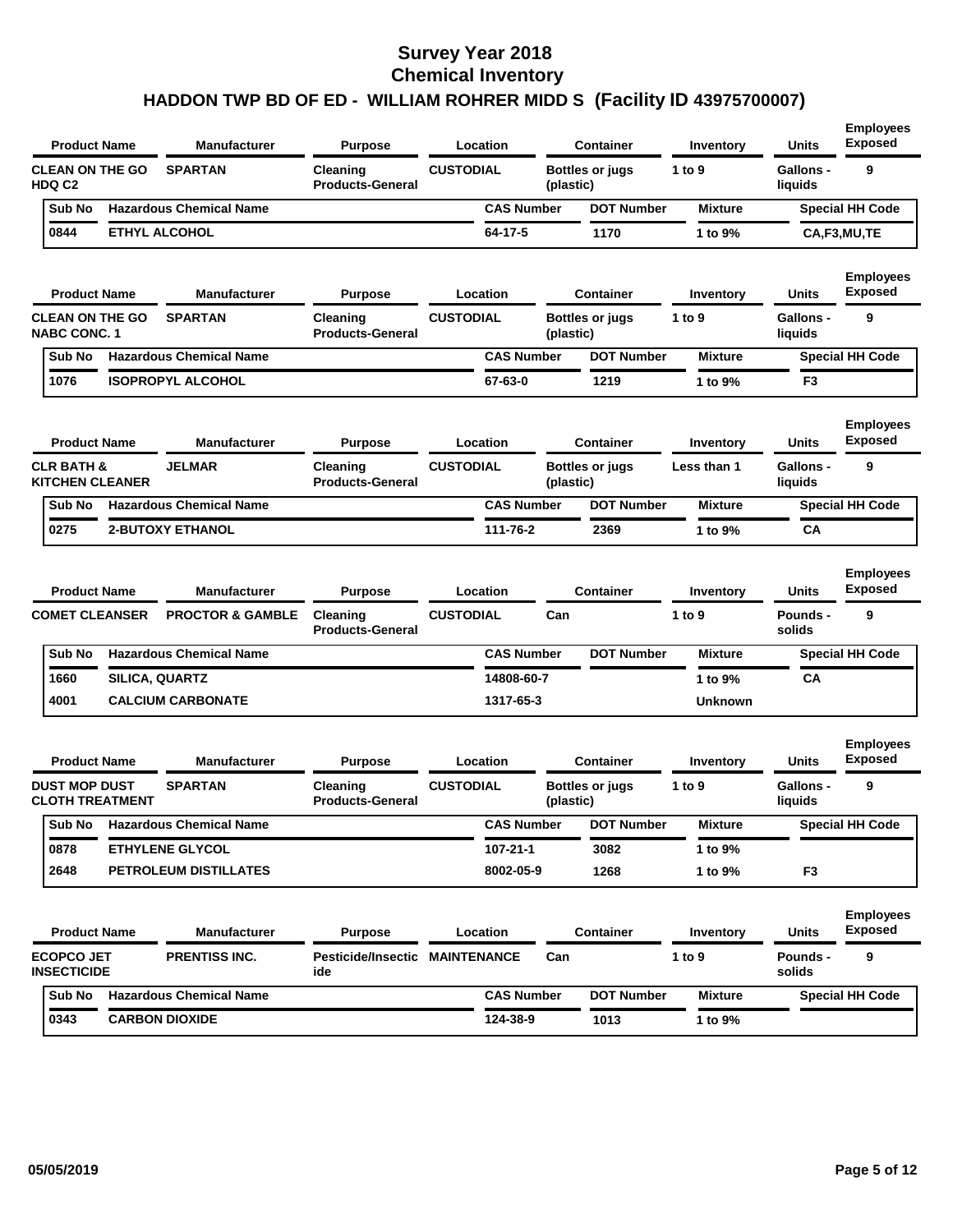| <b>CUSTODIAL</b><br><b>EXPO CLEANING</b><br><b>SANFORD</b><br>9<br>Cleaning<br><b>Bottles or jugs</b><br>1 to 9<br><b>Pounds -</b><br><b>WIPES</b><br><b>Products-General</b><br>solids<br>(plastic)<br><b>Hazardous Chemical Name</b><br><b>CAS Number</b><br>Sub No<br><b>DOT Number</b><br><b>Mixture</b><br><b>Special HH Code</b><br>1076<br><b>ISOPROPYL ALCOHOL</b><br>67-63-0<br>1219<br>F3<br>Unknown<br><b>Exposed</b><br><b>Product Name</b><br>Manufacturer<br><b>Purpose</b><br>Location<br>Container<br>Units<br>Inventory<br><b>CUSTODIAL</b><br>9<br><b>GUM AWAY</b><br><b>CSI PRODUCTS</b><br>Can<br>1 to 9<br>Pounds -<br>Cleaning<br><b>Products-General</b><br>solids<br><b>Hazardous Chemical Name</b><br><b>CAS Number</b><br><b>DOT Number</b><br>Sub No<br><b>Mixture</b><br><b>Special HH Code</b><br><b>BUTANE</b><br>0273<br>106-97-8<br>1011<br>F4<br>70 to 79%<br>0844<br><b>ETHYL ALCOHOL</b><br>64-17-5<br>1170<br>10 to 24%<br>CA,F3,MU,TE<br>1594<br><b>PROPANE</b><br>74-98-6<br>1978<br>F4<br>25 to 49%<br><b>Exposed</b><br><b>Product Name</b><br><b>Manufacturer</b><br><b>Purpose</b><br>Location<br><b>Container</b><br>Units<br>Inventory<br>9<br><b>HYDROCHLORIC</b><br><b>GENERIC</b><br>Laboratory<br><b>SCIENCE</b><br><b>Bottles or jugs</b><br>Less than 1<br><b>Gallons -</b><br>ACID 0.7M<br><b>Chemical</b><br>(plastic)<br>liquids<br><b>SOLUTION</b><br><b>Special HH Code</b><br>Sub No<br><b>Hazardous Chemical Name</b><br><b>CAS Number</b><br><b>DOT Number</b><br><b>Mixture</b><br>1012<br><b>HYDROGEN CHLORIDE</b><br>7647-01-0<br>1050<br>1 to 9%<br>CO<br><b>Exposed</b><br><b>Product Name</b><br><b>Manufacturer</b><br>Location<br><b>Container</b><br><b>Purpose</b><br>Units<br>Inventory<br>9<br><b>HYDROCHLORIC</b><br><b>GENERIC</b><br><b>SCIENCE</b><br><b>Gallons -</b><br>Laboratory<br><b>Bottles or jugs</b><br>Less than 1<br>ACID 1.0M<br><b>Chemical</b><br>liquids<br>(plastic)<br><b>Hazardous Chemical Name</b><br><b>CAS Number</b><br><b>DOT Number</b><br><b>Special HH Code</b><br>Sub No<br>Mixture<br>1012<br><b>HYDROGEN CHLORIDE</b><br>7647-01-0<br>1050<br>CO<br>10 to 24%<br><b>Exposed</b><br><b>Product Name</b><br><b>Manufacturer</b><br>Location<br><b>Container</b><br><b>Purpose</b><br>Inventory<br>Units<br><b>GENERIC</b><br><b>SCIENCE</b><br><b>HYDROCHLORIC</b><br>Gallons -<br><b>Bottles or jugs</b><br>Laboratory<br>Less than 1<br><b>ACID SOL, 0.1M</b><br><b>Chemical</b><br>(plastic)<br>liquids<br><b>Hazardous Chemical Name</b><br><b>CAS Number</b><br><b>DOT Number</b><br>Sub No<br><b>Mixture</b><br><b>Special HH Code</b><br>1012<br><b>HYDROGEN CHLORIDE</b><br>7647-01-0<br>1050<br>CO<br>1 to 9%<br><b>Exposed</b><br><b>Product Name</b><br>Manufacturer<br><b>Purpose</b><br>Location<br><b>Container</b><br>Units<br>Inventory<br><b>Medical/First Aid</b><br>9<br><b>HYDROGEN</b><br><b>CUMBERLAND SWAN</b><br><b>NURSE</b><br><b>Bottles or jugs</b><br>Less than 1<br>Gallons -<br><b>PEROXIDE 3</b><br><b>Supplies</b><br>liquids<br>(plastic)<br><b>SOLUTION</b><br>Sub No<br><b>Hazardous Chemical Name</b><br><b>CAS Number</b><br><b>DOT Number</b><br><b>Mixture</b><br><b>Special HH Code</b><br>1015<br><b>HYDROGEN PEROXIDE</b><br>7722-84-1<br>2015<br>1 to 9%<br>CO,MU,R3 | <b>Product Name</b> |  | Manufacturer | <b>Purpose</b> | Location |  | <b>Container</b> | Inventory | <b>Units</b> | <b>Employees</b><br><b>Exposed</b> |
|-------------------------------------------------------------------------------------------------------------------------------------------------------------------------------------------------------------------------------------------------------------------------------------------------------------------------------------------------------------------------------------------------------------------------------------------------------------------------------------------------------------------------------------------------------------------------------------------------------------------------------------------------------------------------------------------------------------------------------------------------------------------------------------------------------------------------------------------------------------------------------------------------------------------------------------------------------------------------------------------------------------------------------------------------------------------------------------------------------------------------------------------------------------------------------------------------------------------------------------------------------------------------------------------------------------------------------------------------------------------------------------------------------------------------------------------------------------------------------------------------------------------------------------------------------------------------------------------------------------------------------------------------------------------------------------------------------------------------------------------------------------------------------------------------------------------------------------------------------------------------------------------------------------------------------------------------------------------------------------------------------------------------------------------------------------------------------------------------------------------------------------------------------------------------------------------------------------------------------------------------------------------------------------------------------------------------------------------------------------------------------------------------------------------------------------------------------------------------------------------------------------------------------------------------------------------------------------------------------------------------------------------------------------------------------------------------------------------------------------------------------------------------------------------------------------------------------------------------------------------------------------------------------------------------------------------------------------------------------------------------------------------------------------------------------------------------------------------------------------------------------------------------------------------------------------------------------------------------------------------------------------------------------------------------------------------------|---------------------|--|--------------|----------------|----------|--|------------------|-----------|--------------|------------------------------------|
|                                                                                                                                                                                                                                                                                                                                                                                                                                                                                                                                                                                                                                                                                                                                                                                                                                                                                                                                                                                                                                                                                                                                                                                                                                                                                                                                                                                                                                                                                                                                                                                                                                                                                                                                                                                                                                                                                                                                                                                                                                                                                                                                                                                                                                                                                                                                                                                                                                                                                                                                                                                                                                                                                                                                                                                                                                                                                                                                                                                                                                                                                                                                                                                                                                                                                                                         |                     |  |              |                |          |  |                  |           |              |                                    |
|                                                                                                                                                                                                                                                                                                                                                                                                                                                                                                                                                                                                                                                                                                                                                                                                                                                                                                                                                                                                                                                                                                                                                                                                                                                                                                                                                                                                                                                                                                                                                                                                                                                                                                                                                                                                                                                                                                                                                                                                                                                                                                                                                                                                                                                                                                                                                                                                                                                                                                                                                                                                                                                                                                                                                                                                                                                                                                                                                                                                                                                                                                                                                                                                                                                                                                                         |                     |  |              |                |          |  |                  |           |              |                                    |
|                                                                                                                                                                                                                                                                                                                                                                                                                                                                                                                                                                                                                                                                                                                                                                                                                                                                                                                                                                                                                                                                                                                                                                                                                                                                                                                                                                                                                                                                                                                                                                                                                                                                                                                                                                                                                                                                                                                                                                                                                                                                                                                                                                                                                                                                                                                                                                                                                                                                                                                                                                                                                                                                                                                                                                                                                                                                                                                                                                                                                                                                                                                                                                                                                                                                                                                         |                     |  |              |                |          |  |                  |           |              |                                    |
|                                                                                                                                                                                                                                                                                                                                                                                                                                                                                                                                                                                                                                                                                                                                                                                                                                                                                                                                                                                                                                                                                                                                                                                                                                                                                                                                                                                                                                                                                                                                                                                                                                                                                                                                                                                                                                                                                                                                                                                                                                                                                                                                                                                                                                                                                                                                                                                                                                                                                                                                                                                                                                                                                                                                                                                                                                                                                                                                                                                                                                                                                                                                                                                                                                                                                                                         |                     |  |              |                |          |  |                  |           |              | <b>Employees</b>                   |
|                                                                                                                                                                                                                                                                                                                                                                                                                                                                                                                                                                                                                                                                                                                                                                                                                                                                                                                                                                                                                                                                                                                                                                                                                                                                                                                                                                                                                                                                                                                                                                                                                                                                                                                                                                                                                                                                                                                                                                                                                                                                                                                                                                                                                                                                                                                                                                                                                                                                                                                                                                                                                                                                                                                                                                                                                                                                                                                                                                                                                                                                                                                                                                                                                                                                                                                         |                     |  |              |                |          |  |                  |           |              |                                    |
|                                                                                                                                                                                                                                                                                                                                                                                                                                                                                                                                                                                                                                                                                                                                                                                                                                                                                                                                                                                                                                                                                                                                                                                                                                                                                                                                                                                                                                                                                                                                                                                                                                                                                                                                                                                                                                                                                                                                                                                                                                                                                                                                                                                                                                                                                                                                                                                                                                                                                                                                                                                                                                                                                                                                                                                                                                                                                                                                                                                                                                                                                                                                                                                                                                                                                                                         |                     |  |              |                |          |  |                  |           |              |                                    |
|                                                                                                                                                                                                                                                                                                                                                                                                                                                                                                                                                                                                                                                                                                                                                                                                                                                                                                                                                                                                                                                                                                                                                                                                                                                                                                                                                                                                                                                                                                                                                                                                                                                                                                                                                                                                                                                                                                                                                                                                                                                                                                                                                                                                                                                                                                                                                                                                                                                                                                                                                                                                                                                                                                                                                                                                                                                                                                                                                                                                                                                                                                                                                                                                                                                                                                                         |                     |  |              |                |          |  |                  |           |              |                                    |
|                                                                                                                                                                                                                                                                                                                                                                                                                                                                                                                                                                                                                                                                                                                                                                                                                                                                                                                                                                                                                                                                                                                                                                                                                                                                                                                                                                                                                                                                                                                                                                                                                                                                                                                                                                                                                                                                                                                                                                                                                                                                                                                                                                                                                                                                                                                                                                                                                                                                                                                                                                                                                                                                                                                                                                                                                                                                                                                                                                                                                                                                                                                                                                                                                                                                                                                         |                     |  |              |                |          |  |                  |           |              |                                    |
|                                                                                                                                                                                                                                                                                                                                                                                                                                                                                                                                                                                                                                                                                                                                                                                                                                                                                                                                                                                                                                                                                                                                                                                                                                                                                                                                                                                                                                                                                                                                                                                                                                                                                                                                                                                                                                                                                                                                                                                                                                                                                                                                                                                                                                                                                                                                                                                                                                                                                                                                                                                                                                                                                                                                                                                                                                                                                                                                                                                                                                                                                                                                                                                                                                                                                                                         |                     |  |              |                |          |  |                  |           |              |                                    |
|                                                                                                                                                                                                                                                                                                                                                                                                                                                                                                                                                                                                                                                                                                                                                                                                                                                                                                                                                                                                                                                                                                                                                                                                                                                                                                                                                                                                                                                                                                                                                                                                                                                                                                                                                                                                                                                                                                                                                                                                                                                                                                                                                                                                                                                                                                                                                                                                                                                                                                                                                                                                                                                                                                                                                                                                                                                                                                                                                                                                                                                                                                                                                                                                                                                                                                                         |                     |  |              |                |          |  |                  |           |              | <b>Employees</b>                   |
|                                                                                                                                                                                                                                                                                                                                                                                                                                                                                                                                                                                                                                                                                                                                                                                                                                                                                                                                                                                                                                                                                                                                                                                                                                                                                                                                                                                                                                                                                                                                                                                                                                                                                                                                                                                                                                                                                                                                                                                                                                                                                                                                                                                                                                                                                                                                                                                                                                                                                                                                                                                                                                                                                                                                                                                                                                                                                                                                                                                                                                                                                                                                                                                                                                                                                                                         |                     |  |              |                |          |  |                  |           |              |                                    |
|                                                                                                                                                                                                                                                                                                                                                                                                                                                                                                                                                                                                                                                                                                                                                                                                                                                                                                                                                                                                                                                                                                                                                                                                                                                                                                                                                                                                                                                                                                                                                                                                                                                                                                                                                                                                                                                                                                                                                                                                                                                                                                                                                                                                                                                                                                                                                                                                                                                                                                                                                                                                                                                                                                                                                                                                                                                                                                                                                                                                                                                                                                                                                                                                                                                                                                                         |                     |  |              |                |          |  |                  |           |              |                                    |
|                                                                                                                                                                                                                                                                                                                                                                                                                                                                                                                                                                                                                                                                                                                                                                                                                                                                                                                                                                                                                                                                                                                                                                                                                                                                                                                                                                                                                                                                                                                                                                                                                                                                                                                                                                                                                                                                                                                                                                                                                                                                                                                                                                                                                                                                                                                                                                                                                                                                                                                                                                                                                                                                                                                                                                                                                                                                                                                                                                                                                                                                                                                                                                                                                                                                                                                         |                     |  |              |                |          |  |                  |           |              |                                    |
|                                                                                                                                                                                                                                                                                                                                                                                                                                                                                                                                                                                                                                                                                                                                                                                                                                                                                                                                                                                                                                                                                                                                                                                                                                                                                                                                                                                                                                                                                                                                                                                                                                                                                                                                                                                                                                                                                                                                                                                                                                                                                                                                                                                                                                                                                                                                                                                                                                                                                                                                                                                                                                                                                                                                                                                                                                                                                                                                                                                                                                                                                                                                                                                                                                                                                                                         |                     |  |              |                |          |  |                  |           |              | <b>Employees</b>                   |
|                                                                                                                                                                                                                                                                                                                                                                                                                                                                                                                                                                                                                                                                                                                                                                                                                                                                                                                                                                                                                                                                                                                                                                                                                                                                                                                                                                                                                                                                                                                                                                                                                                                                                                                                                                                                                                                                                                                                                                                                                                                                                                                                                                                                                                                                                                                                                                                                                                                                                                                                                                                                                                                                                                                                                                                                                                                                                                                                                                                                                                                                                                                                                                                                                                                                                                                         |                     |  |              |                |          |  |                  |           |              |                                    |
|                                                                                                                                                                                                                                                                                                                                                                                                                                                                                                                                                                                                                                                                                                                                                                                                                                                                                                                                                                                                                                                                                                                                                                                                                                                                                                                                                                                                                                                                                                                                                                                                                                                                                                                                                                                                                                                                                                                                                                                                                                                                                                                                                                                                                                                                                                                                                                                                                                                                                                                                                                                                                                                                                                                                                                                                                                                                                                                                                                                                                                                                                                                                                                                                                                                                                                                         |                     |  |              |                |          |  |                  |           |              |                                    |
|                                                                                                                                                                                                                                                                                                                                                                                                                                                                                                                                                                                                                                                                                                                                                                                                                                                                                                                                                                                                                                                                                                                                                                                                                                                                                                                                                                                                                                                                                                                                                                                                                                                                                                                                                                                                                                                                                                                                                                                                                                                                                                                                                                                                                                                                                                                                                                                                                                                                                                                                                                                                                                                                                                                                                                                                                                                                                                                                                                                                                                                                                                                                                                                                                                                                                                                         |                     |  |              |                |          |  |                  |           |              |                                    |
|                                                                                                                                                                                                                                                                                                                                                                                                                                                                                                                                                                                                                                                                                                                                                                                                                                                                                                                                                                                                                                                                                                                                                                                                                                                                                                                                                                                                                                                                                                                                                                                                                                                                                                                                                                                                                                                                                                                                                                                                                                                                                                                                                                                                                                                                                                                                                                                                                                                                                                                                                                                                                                                                                                                                                                                                                                                                                                                                                                                                                                                                                                                                                                                                                                                                                                                         |                     |  |              |                |          |  |                  |           |              | <b>Employees</b>                   |
|                                                                                                                                                                                                                                                                                                                                                                                                                                                                                                                                                                                                                                                                                                                                                                                                                                                                                                                                                                                                                                                                                                                                                                                                                                                                                                                                                                                                                                                                                                                                                                                                                                                                                                                                                                                                                                                                                                                                                                                                                                                                                                                                                                                                                                                                                                                                                                                                                                                                                                                                                                                                                                                                                                                                                                                                                                                                                                                                                                                                                                                                                                                                                                                                                                                                                                                         |                     |  |              |                |          |  |                  |           |              |                                    |
|                                                                                                                                                                                                                                                                                                                                                                                                                                                                                                                                                                                                                                                                                                                                                                                                                                                                                                                                                                                                                                                                                                                                                                                                                                                                                                                                                                                                                                                                                                                                                                                                                                                                                                                                                                                                                                                                                                                                                                                                                                                                                                                                                                                                                                                                                                                                                                                                                                                                                                                                                                                                                                                                                                                                                                                                                                                                                                                                                                                                                                                                                                                                                                                                                                                                                                                         |                     |  |              |                |          |  |                  |           |              |                                    |
|                                                                                                                                                                                                                                                                                                                                                                                                                                                                                                                                                                                                                                                                                                                                                                                                                                                                                                                                                                                                                                                                                                                                                                                                                                                                                                                                                                                                                                                                                                                                                                                                                                                                                                                                                                                                                                                                                                                                                                                                                                                                                                                                                                                                                                                                                                                                                                                                                                                                                                                                                                                                                                                                                                                                                                                                                                                                                                                                                                                                                                                                                                                                                                                                                                                                                                                         |                     |  |              |                |          |  |                  |           |              |                                    |
|                                                                                                                                                                                                                                                                                                                                                                                                                                                                                                                                                                                                                                                                                                                                                                                                                                                                                                                                                                                                                                                                                                                                                                                                                                                                                                                                                                                                                                                                                                                                                                                                                                                                                                                                                                                                                                                                                                                                                                                                                                                                                                                                                                                                                                                                                                                                                                                                                                                                                                                                                                                                                                                                                                                                                                                                                                                                                                                                                                                                                                                                                                                                                                                                                                                                                                                         |                     |  |              |                |          |  |                  |           |              | <b>Employees</b>                   |
|                                                                                                                                                                                                                                                                                                                                                                                                                                                                                                                                                                                                                                                                                                                                                                                                                                                                                                                                                                                                                                                                                                                                                                                                                                                                                                                                                                                                                                                                                                                                                                                                                                                                                                                                                                                                                                                                                                                                                                                                                                                                                                                                                                                                                                                                                                                                                                                                                                                                                                                                                                                                                                                                                                                                                                                                                                                                                                                                                                                                                                                                                                                                                                                                                                                                                                                         |                     |  |              |                |          |  |                  |           |              |                                    |
|                                                                                                                                                                                                                                                                                                                                                                                                                                                                                                                                                                                                                                                                                                                                                                                                                                                                                                                                                                                                                                                                                                                                                                                                                                                                                                                                                                                                                                                                                                                                                                                                                                                                                                                                                                                                                                                                                                                                                                                                                                                                                                                                                                                                                                                                                                                                                                                                                                                                                                                                                                                                                                                                                                                                                                                                                                                                                                                                                                                                                                                                                                                                                                                                                                                                                                                         |                     |  |              |                |          |  |                  |           |              |                                    |
|                                                                                                                                                                                                                                                                                                                                                                                                                                                                                                                                                                                                                                                                                                                                                                                                                                                                                                                                                                                                                                                                                                                                                                                                                                                                                                                                                                                                                                                                                                                                                                                                                                                                                                                                                                                                                                                                                                                                                                                                                                                                                                                                                                                                                                                                                                                                                                                                                                                                                                                                                                                                                                                                                                                                                                                                                                                                                                                                                                                                                                                                                                                                                                                                                                                                                                                         |                     |  |              |                |          |  |                  |           |              |                                    |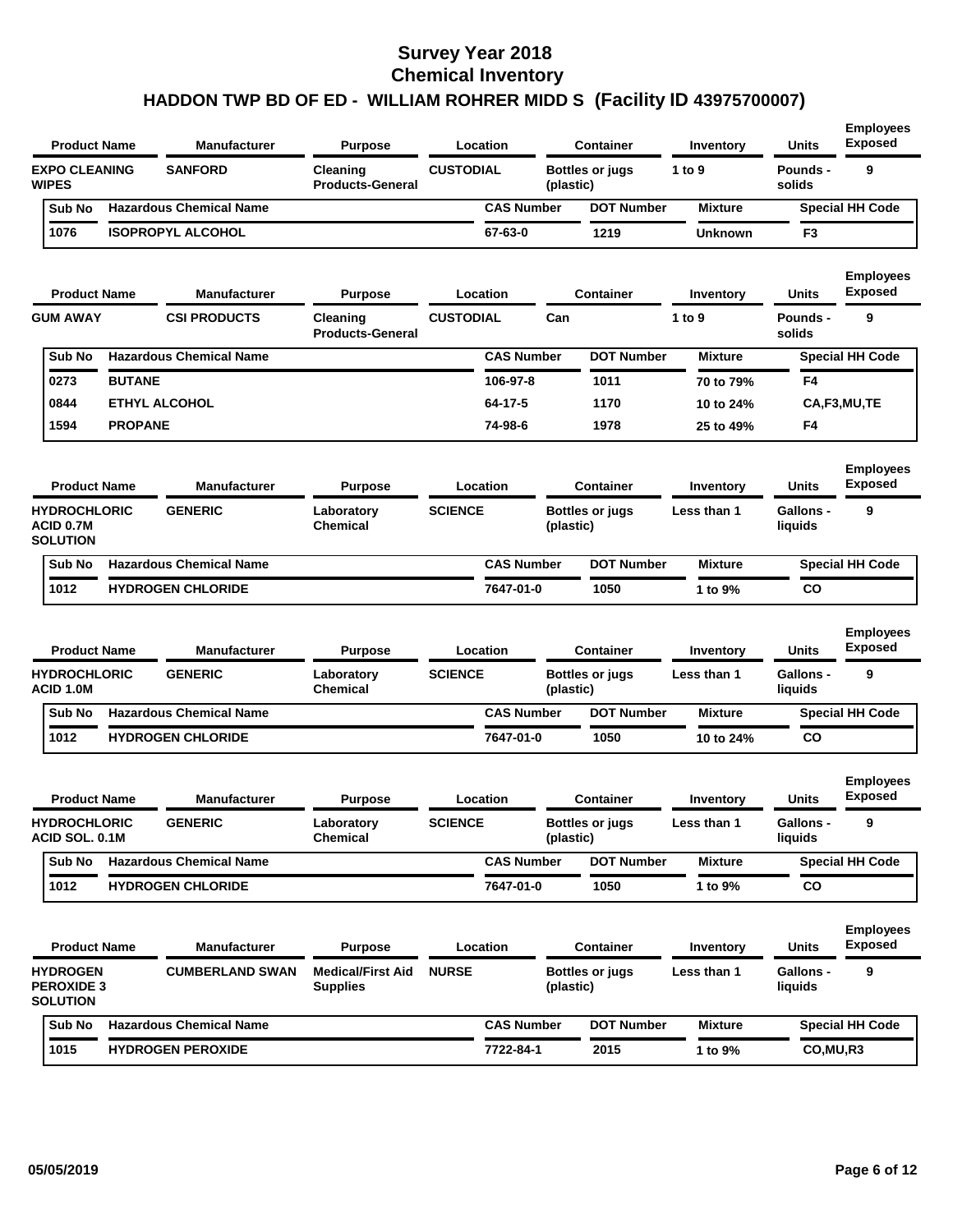| <b>Product Name</b>                                                       |               | <b>Manufacturer</b>            | <b>Purpose</b>                              | Location         |                   |           | <b>Container</b>       | Inventory      | <b>Units</b>                | <b>Exposed</b>                     |
|---------------------------------------------------------------------------|---------------|--------------------------------|---------------------------------------------|------------------|-------------------|-----------|------------------------|----------------|-----------------------------|------------------------------------|
| <b>HYDROGEN</b><br><b>PEROXIDE 3</b><br><b>PERCENT</b><br><b>SOLUTION</b> |               | <b>HENRY SCHEIN</b>            | <b>Medical/First Aid</b><br><b>Supplies</b> | <b>NURSE</b>     |                   | (plastic) | <b>Bottles or jugs</b> | 1 to $9$       | <b>Gallons -</b><br>liquids | 9                                  |
| Sub No                                                                    |               | <b>Hazardous Chemical Name</b> |                                             |                  | <b>CAS Number</b> |           | <b>DOT Number</b>      | <b>Mixture</b> |                             | <b>Special HH Code</b>             |
| 1015                                                                      |               | <b>HYDROGEN PEROXIDE</b>       |                                             |                  | 7722-84-1         |           | 2015                   | 1 to 9%        | CO, MU, R3                  |                                    |
| <b>Product Name</b>                                                       |               | <b>Manufacturer</b>            | <b>Purpose</b>                              | Location         |                   |           | Container              | Inventory      | Units                       | <b>Employees</b><br><b>Exposed</b> |
| <b>HYDROGEN</b><br><b>PEROXIDE 3</b><br><b>PERCENT</b><br><b>SOLUTION</b> |               | <b>GENERIC</b>                 | Laboratory<br>Chemical                      | <b>SCIENCE</b>   |                   | (plastic) | <b>Bottles or jugs</b> | 1 to $9$       | <b>Gallons -</b><br>liquids | 9                                  |
| Sub No                                                                    |               | <b>Hazardous Chemical Name</b> |                                             |                  | <b>CAS Number</b> |           | <b>DOT Number</b>      | <b>Mixture</b> |                             | <b>Special HH Code</b>             |
| 1015                                                                      |               | <b>HYDROGEN PEROXIDE</b>       |                                             |                  | 7722-84-1         |           | 2015                   | 1 to 9%        | CO, MU, R3                  |                                    |
| <b>Product Name</b>                                                       |               | <b>Manufacturer</b>            | <b>Purpose</b>                              | Location         |                   |           | Container              | Inventory      | <b>Units</b>                | <b>Employees</b><br><b>Exposed</b> |
| <b>IHS FOAM</b><br><b>SANITIZER</b>                                       |               | <b>HILLYARD</b>                | Cleaning<br><b>Products-General</b>         | <b>CUSTODIAL</b> |                   | (plastic) | <b>Bottles or jugs</b> | 1 to 9         | <b>Gallons -</b><br>liquids | 9                                  |
| Sub No                                                                    |               | <b>Hazardous Chemical Name</b> |                                             |                  | <b>CAS Number</b> |           | <b>DOT Number</b>      | <b>Mixture</b> |                             | <b>Special HH Code</b>             |
| 0844                                                                      |               | <b>ETHYL ALCOHOL</b>           |                                             |                  | 64-17-5           |           | 1170                   | 60 to 69%      |                             | CA,F3,MU,TE                        |
| 1076                                                                      |               | <b>ISOPROPYL ALCOHOL</b>       |                                             |                  | 67-63-0           |           | 1219                   | 1 to 9%        | F <sub>3</sub>              |                                    |
| <b>Product Name</b>                                                       |               | <b>Manufacturer</b>            | <b>Purpose</b>                              | Location         |                   |           | <b>Container</b>       | Inventory      | <b>Units</b>                | <b>Employees</b><br><b>Exposed</b> |
| <b>IODINE</b>                                                             |               | <b>GENERIC</b>                 | Laboratory<br>Chemical                      | <b>SCIENCE</b>   |                   | (glass)   | <b>Bottles or jugs</b> | Less than 1    | <b>Pounds -</b><br>solids   | 9                                  |
| Sub No                                                                    |               | <b>Hazardous Chemical Name</b> |                                             |                  | <b>CAS Number</b> |           | <b>DOT Number</b>      | <b>Mixture</b> |                             | <b>Special HH Code</b>             |
| 1026                                                                      | <b>IODINE</b> |                                |                                             |                  | 7553-56-2         |           | 3085                   | 100%           |                             |                                    |
| <b>Product Name</b>                                                       |               | <b>Manufacturer</b>            | <b>Purpose</b>                              | Location         |                   |           | Container              | Inventory      | Units                       | <b>Employees</b><br><b>Exposed</b> |
| <b>ISOPROPYL</b><br><b>ALCOHOL</b>                                        |               | <b>GENERIC</b>                 | Laboratory<br>Chemical                      | <b>SCIENCE</b>   |                   | (plastic) | <b>Bottles or jugs</b> | 1 to $9$       | <b>Gallons -</b><br>liquids | 9                                  |
| Sub No                                                                    |               | <b>Hazardous Chemical Name</b> |                                             |                  | <b>CAS Number</b> |           | <b>DOT Number</b>      | <b>Mixture</b> |                             | <b>Special HH Code</b>             |
| 1076                                                                      |               | <b>ISOPROPYL ALCOHOL</b>       |                                             |                  | 67-63-0           |           | 1219                   | 100%           | F <sub>3</sub>              |                                    |
| <b>Product Name</b>                                                       |               | <b>Manufacturer</b>            | <b>Purpose</b>                              | Location         |                   |           | <b>Container</b>       | Inventory      | Units                       | <b>Employees</b><br><b>Exposed</b> |
| <b>ISOPROPYL</b><br><b>ALCOHOL 70</b>                                     |               | <b>CUMBERLAND SWAN</b>         | <b>Medical/First Aid</b><br><b>Supplies</b> | <b>NURSE</b>     |                   | (plastic) | <b>Bottles or jugs</b> | 1 to $9$       | <b>Gallons -</b><br>liquids | 9                                  |
| Sub No                                                                    |               | <b>Hazardous Chemical Name</b> |                                             |                  | <b>CAS Number</b> |           | <b>DOT Number</b>      | <b>Mixture</b> |                             | <b>Special HH Code</b>             |
|                                                                           |               |                                |                                             |                  |                   |           |                        |                |                             |                                    |

**Employees**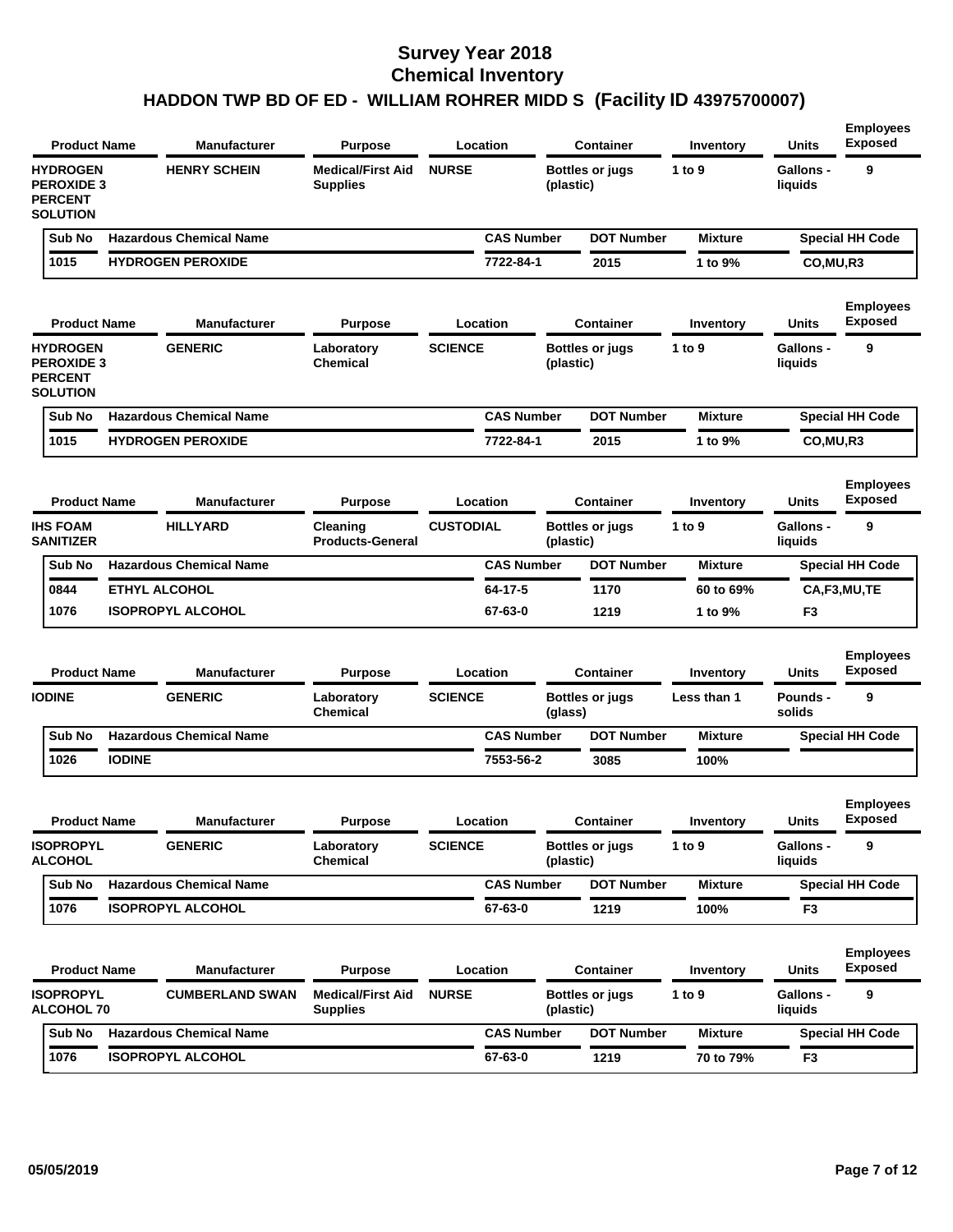| <b>Product Name</b>                         |                  | <b>Manufacturer</b>            | <b>Purpose</b>                      |                  | Location          |           | <b>Container</b>       | Inventory      | <b>Units</b>                | <b>Employees</b><br><b>Exposed</b> |
|---------------------------------------------|------------------|--------------------------------|-------------------------------------|------------------|-------------------|-----------|------------------------|----------------|-----------------------------|------------------------------------|
| <b>LC-10 LIME SCALE</b><br><b>REMOVER</b>   |                  | <b>INDCO</b>                   | Cleaning<br><b>Products-General</b> | <b>CUSTODIAL</b> |                   | (plastic) | <b>Bottles or jugs</b> | 1 to 9         | <b>Gallons -</b><br>liquids | 9                                  |
| Sub No                                      |                  | <b>Hazardous Chemical Name</b> |                                     |                  | <b>CAS Number</b> |           | <b>DOT Number</b>      | <b>Mixture</b> |                             | <b>Special HH Code</b>             |
| 1516                                        |                  | <b>PHOSPHORIC ACID</b>         |                                     |                  | 7664-38-2         |           | 1805                   | <b>Unknown</b> | <b>CO</b>                   |                                    |
| <b>Product Name</b>                         |                  | <b>Manufacturer</b>            | <b>Purpose</b>                      |                  | Location          |           | <b>Container</b>       | Inventory      | <b>Units</b>                | <b>Employees</b><br><b>Exposed</b> |
| <b>LUGOL SOLUTION</b>                       |                  | <b>GENERIC</b>                 | Laboratory<br><b>Chemical</b>       | <b>SCIENCE</b>   |                   | (glass)   | <b>Bottles or jugs</b> | Less than 1    | <b>Gallons -</b><br>liquids | 9                                  |
| Sub No                                      |                  | <b>Hazardous Chemical Name</b> |                                     |                  | <b>CAS Number</b> |           | <b>DOT Number</b>      | <b>Mixture</b> |                             | <b>Special HH Code</b>             |
| 1026                                        | <b>IODINE</b>    |                                |                                     |                  | 7553-56-2         |           | 3085                   | 1 to 9%        |                             |                                    |
| <b>Product Name</b>                         |                  | <b>Manufacturer</b>            | <b>Purpose</b>                      |                  | Location          |           | <b>Container</b>       | Inventory      | <b>Units</b>                | <b>Employees</b><br><b>Exposed</b> |
| <b>LYSOL BRAND III</b><br><b>I.C. SPRAY</b> |                  | <b>RECKITT BENCKISER</b>       | Cleaning<br><b>Products-General</b> | <b>CUSTODIAL</b> |                   | Can       |                        | 1 to 9         | Pounds -<br>solids          | 9                                  |
| Sub No                                      |                  | <b>Hazardous Chemical Name</b> |                                     |                  | <b>CAS Number</b> |           | <b>DOT Number</b>      | <b>Mixture</b> |                             | <b>Special HH Code</b>             |
| 0273                                        | <b>BUTANE</b>    |                                |                                     |                  | 106-97-8          |           | 1011                   | 10 to 24%      | F4                          |                                    |
| 0844                                        |                  | <b>ETHYL ALCOHOL</b>           |                                     |                  | 64-17-5           |           | 1170                   | 60 to 69%      |                             | CA,F3,MU,TE                        |
| 1594                                        | <b>PROPANE</b>   |                                |                                     |                  | 74-98-6           |           | 1978                   | 1 to 9%        | F4                          |                                    |
| <b>Product Name</b>                         |                  | <b>Manufacturer</b>            | <b>Purpose</b>                      |                  | Location          |           | <b>Container</b>       | Inventory      | <b>Units</b>                | <b>Employees</b><br><b>Exposed</b> |
| <b>MARVEL MYSTERY</b>                       |                  | <b>MARVEL OIL CO.</b>          | Lubricant                           | <b>MAINT.</b>    |                   |           | <b>Bottles or jugs</b> | Less than 1    | <b>Gallons -</b>            | 9                                  |
| OIL                                         |                  |                                |                                     |                  |                   | (plastic) |                        |                | liquids                     |                                    |
| Sub No                                      |                  | <b>Hazardous Chemical Name</b> |                                     |                  | <b>CAS Number</b> |           | <b>DOT Number</b>      | <b>Mixture</b> |                             | <b>Special HH Code</b>             |
| 0642                                        |                  | <b>1,2-DICHLOROBENZENE</b>     |                                     |                  | $95 - 50 - 1$     |           | 1591                   | <b>Unknown</b> |                             |                                    |
| 1736                                        |                  | <b>STODDARD SOLVENT</b>        |                                     |                  | 8052-41-3         |           | 1268                   | <b>Unknown</b> |                             |                                    |
| 2648                                        |                  | <b>PETROLEUM DISTILLATES</b>   |                                     |                  | 8002-05-9         |           | 1268                   | Unknown        | F3                          |                                    |
| <b>Product Name</b>                         |                  | <b>Manufacturer</b>            | <b>Purpose</b>                      |                  | Location          |           | <b>Container</b>       | Inventory      | <b>Units</b>                | <b>Employees</b><br><b>Exposed</b> |
| <b>MISTY SUMMER</b><br><b>BREEZE</b>        |                  | <b>AMREP</b>                   | Cleaning<br><b>Products-General</b> | <b>CUSTODIAL</b> |                   | Can       |                        | 10 to 99       | Pounds -<br>solids          | 9                                  |
| Sub No                                      |                  | <b>Hazardous Chemical Name</b> |                                     |                  | <b>CAS Number</b> |           | <b>DOT Number</b>      | <b>Mixture</b> |                             | <b>Special HH Code</b>             |
| 0006                                        | <b>ACETONE</b>   |                                |                                     |                  | 67-64-1           |           | 1090                   | Unknown        | F3                          |                                    |
| 1040                                        | <b>ISOBUTANE</b> |                                |                                     |                  | 75-28-5           |           | 1969                   | 25 to 49%      | F4                          |                                    |
| 1594                                        | <b>PROPANE</b>   |                                |                                     |                  | 74-98-6           |           | 1978                   | 10 to 24%      | F4                          |                                    |
| <b>Product Name</b>                         |                  | <b>Manufacturer</b>            | <b>Purpose</b>                      |                  | Location          |           | <b>Container</b>       | Inventory      | <b>Units</b>                | <b>Employees</b><br><b>Exposed</b> |
| <b>MYSTIC SAND</b>                          |                  | <b>FLINN SCIENTIFIC</b>        | Laboratory<br>Chemical              | <b>SCIENCE</b>   |                   | (plastic) | <b>Bottles or jugs</b> | 1 to 9         | <b>Pounds -</b><br>solids   | 9                                  |
| Sub No                                      |                  | <b>Hazardous Chemical Name</b> |                                     |                  | <b>CAS Number</b> |           | <b>DOT Number</b>      | <b>Mixture</b> |                             | <b>Special HH Code</b>             |
| 1660                                        |                  | SILICA, QUARTZ                 |                                     |                  | 14808-60-7        |           |                        | 90 to 99%      | CA                          |                                    |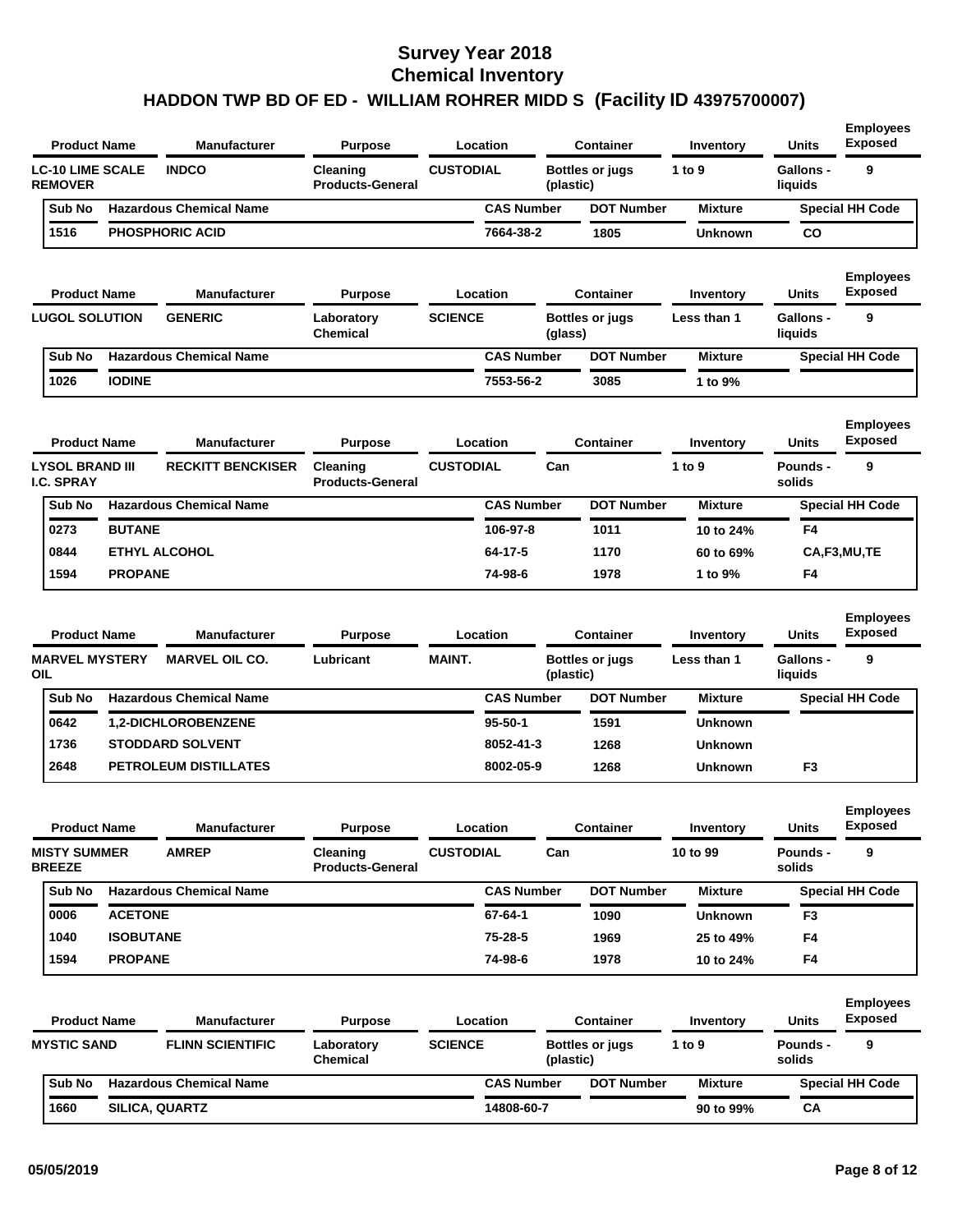| <b>OASIS 133</b><br><b>ECOLAB</b><br><b>KITCHEN</b><br>Cleaning<br><b>Bottles or jugs</b><br>Less than 1<br><b>Products-General</b><br>(plastic)                                                                          | <b>Gallons -</b>                 |                                         |
|---------------------------------------------------------------------------------------------------------------------------------------------------------------------------------------------------------------------------|----------------------------------|-----------------------------------------|
|                                                                                                                                                                                                                           | liquids                          | 9                                       |
| <b>CAS Number</b><br><b>Hazardous Chemical Name</b><br><b>DOT Number</b><br>Sub No<br><b>Mixture</b>                                                                                                                      |                                  | <b>Special HH Code</b>                  |
| 0835<br><b>ETHANOLAMINE</b><br>141-43-5<br>2491<br>1 to 9%                                                                                                                                                                | CO                               |                                         |
| <b>Product Name</b><br><b>Manufacturer</b><br>Location<br><b>Container</b><br><b>Purpose</b><br>Inventory                                                                                                                 | <b>Units</b>                     | <b>Employees</b><br><b>Exposed</b>      |
| <b>OASIS 255 SF</b><br><b>ECOLAB</b><br><b>KITCHEN</b><br><b>Bottles or jugs</b><br>Cleaning<br>Less than 1<br><b>Products-General</b><br>(plastic)                                                                       | <b>Gallons -</b><br>liquids      | 9                                       |
| <b>CAS Number</b><br><b>DOT Number</b><br>Sub No<br><b>Hazardous Chemical Name</b><br><b>Mixture</b>                                                                                                                      |                                  | <b>Special HH Code</b>                  |
| 0103<br><b>AMMONIUM HYDROXIDE</b><br>1336-21-6<br>2672<br>1 to 9%                                                                                                                                                         | <b>CO</b>                        |                                         |
| 0275<br><b>2-BUTOXY ETHANOL</b><br>111-76-2<br>2369<br>1 to 9%                                                                                                                                                            | CA                               |                                         |
| 0835<br><b>ETHANOLAMINE</b><br>141-43-5<br>2491<br>1 to 9%                                                                                                                                                                | <b>CO</b>                        |                                         |
| <b>Product Name</b><br><b>Manufacturer</b><br><b>Purpose</b><br>Location<br><b>Container</b><br>Inventory                                                                                                                 | <b>Units</b>                     | <b>Employees</b><br><b>Exposed</b>      |
| <b>GENERIC</b><br><b>Medical/First Aid</b><br><b>NURSE</b><br>Cylinder<br>OXYGEN,<br>10 to 99<br><b>COMPRESSED</b><br><b>Supplies</b>                                                                                     | Cubic Ft -<br>gases              | 9                                       |
| <b>Hazardous Chemical Name</b><br><b>CAS Number</b><br><b>DOT Number</b><br>Sub No<br><b>Mixture</b>                                                                                                                      |                                  | <b>Special HH Code</b>                  |
| <b>OXYGEN</b><br>1448<br>7782-44-7<br>1072<br>100%                                                                                                                                                                        |                                  |                                         |
| Location<br><b>Product Name</b><br><b>Manufacturer</b><br><b>Purpose</b><br><b>Container</b><br>Inventory<br><b>PPG</b><br><b>PPG 7-540 GRAFFITI</b><br>Other<br><b>MAINTENANCE</b><br><b>Bottles or jugs</b><br>1 to $9$ | <b>Units</b><br><b>Gallons -</b> | <b>Employees</b><br><b>Exposed</b><br>9 |
| <b>REMOVER</b><br>(plastic)                                                                                                                                                                                               | liquids                          |                                         |
| <b>Hazardous Chemical Name</b><br>Sub No<br><b>CAS Number</b><br><b>DOT Number</b><br><b>Mixture</b>                                                                                                                      |                                  | <b>Special HH Code</b>                  |
| 0804<br>DIPROPYLENE GLYCOL METHYL ETHER<br>34590-94-8<br><b>Unknown</b>                                                                                                                                                   |                                  |                                         |
| 4145<br>67-68-5<br><b>DIMETHYL SULFOXIDE</b><br>1993<br><b>Unknown</b>                                                                                                                                                    | TЕ                               |                                         |
| <b>Product Name</b><br><b>Manufacturer</b><br><b>Purpose</b><br>Location<br>Container<br>Inventory                                                                                                                        | <b>Units</b>                     | <b>Employees</b><br>Exposed             |
| <b>PRESERVED</b><br><b>FREY SCIENTIFIC</b><br>Preservative<br><b>SCIENCE</b><br><b>Bottles or jugs</b><br>10 to 99<br><b>SPECIMENS</b><br>(plastic)                                                                       | Pounds -<br>solids               | 9                                       |
| <b>Hazardous Chemical Name</b><br><b>CAS Number</b><br><b>DOT Number</b><br>Sub No<br><b>Mixture</b>                                                                                                                      |                                  | <b>Special HH Code</b>                  |
| 3595<br><b>PROPYLENE GLYCOL</b><br>$57 - 55 - 6$<br>90 to 99%                                                                                                                                                             |                                  |                                         |
| <b>Product Name</b><br><b>Manufacturer</b><br>Location<br><b>Container</b><br><b>Purpose</b><br>Inventory                                                                                                                 | <b>Units</b>                     | <b>Employees</b><br><b>Exposed</b>      |
| <b>PRESERVED</b><br><b>CAROLINA</b><br><b>SCIENCE</b><br>10 to 99<br><b>Preservative</b><br><b>Bottles or jugs</b>                                                                                                        | <b>Pounds -</b><br>solids        | 9                                       |
| <b>BIOLOGICAL</b><br><b>SPECIMENS IN</b><br>(plastic)<br><b>CAROSAFE</b>                                                                                                                                                  |                                  |                                         |
| <b>Hazardous Chemical Name</b><br><b>CAS Number</b><br><b>DOT Number</b><br>Sub No<br><b>Mixture</b>                                                                                                                      |                                  | <b>Special HH Code</b>                  |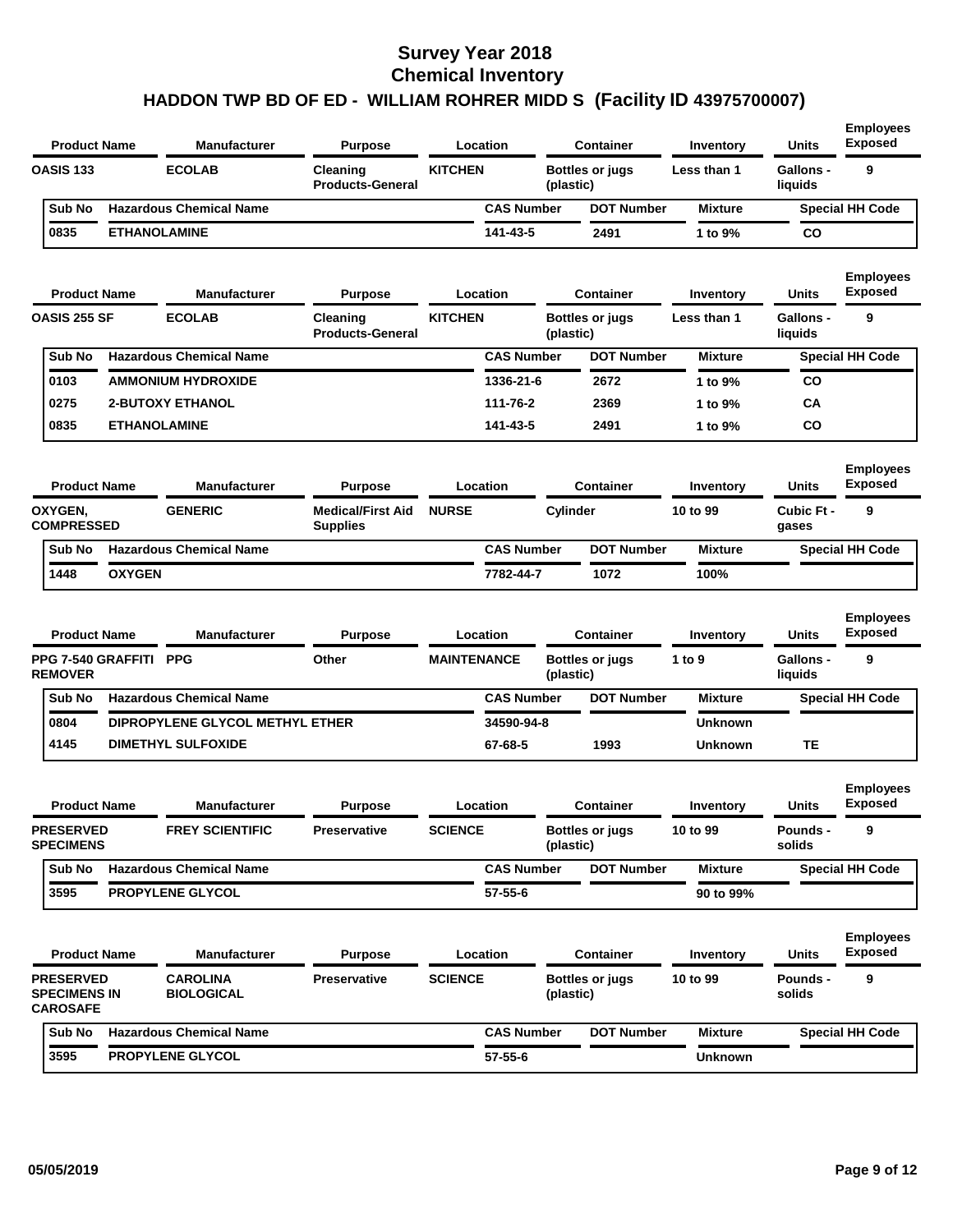| <b>Product Name</b>                                                            |                     | Manufacturer                   | <b>Purpose</b>                        |                    | Location          |           | <b>Container</b>       | Inventory      | <b>Units</b>                | <b>Employees</b><br><b>Exposed</b> |
|--------------------------------------------------------------------------------|---------------------|--------------------------------|---------------------------------------|--------------------|-------------------|-----------|------------------------|----------------|-----------------------------|------------------------------------|
| <b>PURELL ADVANCED</b><br><b>INSTANT HAND</b><br><b>SANITIZER</b>              |                     | GOJO IND.                      | <b>Medical</b><br><b>Disinfectant</b> | <b>THRU SCHOOL</b> |                   | (plastic) | <b>Bottles or jugs</b> | 1 to 9         | <b>Gallons -</b><br>liquids | 9                                  |
| Sub No                                                                         |                     | <b>Hazardous Chemical Name</b> |                                       |                    | <b>CAS Number</b> |           | <b>DOT Number</b>      | <b>Mixture</b> |                             | <b>Special HH Code</b>             |
| 0844                                                                           |                     | <b>ETHYL ALCOHOL</b>           |                                       |                    | 64-17-5           |           | 1170                   | 70 to 79%      |                             | CA,F3,MU,TE                        |
| 1076                                                                           |                     | <b>ISOPROPYL ALCOHOL</b>       |                                       |                    | 67-63-0           |           | 1219                   | 1 to 9%        | F3                          |                                    |
| <b>Product Name</b>                                                            |                     | Manufacturer                   | <b>Purpose</b>                        |                    | Location          |           | <b>Container</b>       | Inventory      | Units                       | <b>Employees</b><br><b>Exposed</b> |
| <b>PURELL INSTANT</b><br><b>HAND SANITIZER</b>                                 |                     | GOJO IND.                      | <b>Medical</b><br><b>Disinfectant</b> | <b>THRU SCHOOL</b> |                   | (plastic) | <b>Bottles or jugs</b> | Less than 1    | <b>Gallons -</b><br>liquids | 9                                  |
| Sub No                                                                         |                     | <b>Hazardous Chemical Name</b> |                                       |                    | <b>CAS Number</b> |           | <b>DOT Number</b>      | <b>Mixture</b> |                             | <b>Special HH Code</b>             |
| 0844                                                                           |                     | <b>ETHYL ALCOHOL</b>           |                                       |                    | 64-17-5           |           | 1170                   | 60 to 69%      |                             | CA,F3,MU,TE                        |
| 1076                                                                           |                     | <b>ISOPROPYL ALCOHOL</b>       |                                       |                    | 67-63-0           |           | 1219                   | 1 to 9%        | F3                          |                                    |
| 3319                                                                           | <b>GLYCERIN</b>     |                                |                                       |                    | $56 - 81 - 5$     |           |                        | 1 to 9%        |                             |                                    |
| <b>Product Name</b>                                                            |                     | <b>Manufacturer</b>            | <b>Purpose</b>                        |                    | Location          |           | <b>Container</b>       | Inventory      | <b>Units</b>                | <b>Employees</b><br><b>Exposed</b> |
| <b>QUARTET RE-</b><br><b>MARK-ABLE</b><br><b>MARKERBOARD</b><br><b>CLEANER</b> |                     | <b>J. PENNER CORP.</b>         | Cleaning<br><b>Products-General</b>   | <b>CUSTODIAL</b>   |                   | (plastic) | <b>Bottles or jugs</b> | Less than 1    | <b>Gallons -</b><br>liquids | 9                                  |
| Sub No                                                                         |                     | <b>Hazardous Chemical Name</b> |                                       |                    | <b>CAS Number</b> |           | <b>DOT Number</b>      | <b>Mixture</b> |                             | <b>Special HH Code</b>             |
| 0275                                                                           |                     | <b>2-BUTOXY ETHANOL</b>        |                                       |                    | 111-76-2          |           | 2369                   | 1 to 9%        | CA                          |                                    |
| 1724                                                                           |                     | SODIUM PHOSPHATE, TRIBASIC     |                                       |                    | 7601-54-9         |           | 3082                   | 1 to 9%        |                             |                                    |
| <b>Product Name</b>                                                            |                     | <b>Manufacturer</b>            | <b>Purpose</b>                        |                    | Location          |           | <b>Container</b>       | Inventory      | <b>Units</b>                | <b>Employees</b><br><b>Exposed</b> |
| <b>SAND</b>                                                                    |                     | <b>GENERIC</b>                 | Laboratory<br><b>Chemical</b>         | <b>SCIENCE</b>     |                   | (plastic) | <b>Bottles or jugs</b> | 1 to 9         | Pounds -<br>solids          | 9                                  |
| Sub No                                                                         |                     | <b>Hazardous Chemical Name</b> |                                       |                    | <b>CAS Number</b> |           | <b>DOT Number</b>      | <b>Mixture</b> |                             | <b>Special HH Code</b>             |
| 1660                                                                           |                     | SILICA, QUARTZ                 |                                       |                    | 14808-60-7        |           |                        | 100%           | CА                          |                                    |
|                                                                                | <b>Product Name</b> | <b>Manufacturer</b>            | <b>Purpose</b>                        |                    | <b>Location</b>   |           | <b>Container</b>       | Inventory      | <b>Units</b>                | <b>Employees</b><br><b>Exposed</b> |
| <b>SANI BRITE BOWL</b><br><b>CLEANER</b>                                       |                     | <b>SPRUCE INDUSTRIES</b>       | Cleaning<br><b>Products-General</b>   | <b>CUSTODIAL</b>   |                   | (plastic) | <b>Bottles or jugs</b> | 1 to 9         | Gallons -<br>liquids        | 9                                  |
| Sub No                                                                         |                     | <b>Hazardous Chemical Name</b> |                                       |                    | <b>CAS Number</b> |           | <b>DOT Number</b>      | <b>Mixture</b> |                             | <b>Special HH Code</b>             |
| 1012                                                                           |                     | <b>HYDROGEN CHLORIDE</b>       |                                       |                    | 7647-01-0         |           | 1050                   | Unknown        | co                          |                                    |
|                                                                                | <b>Product Name</b> | <b>Manufacturer</b>            | <b>Purpose</b>                        |                    | Location          |           | Container              | Inventory      | Units                       | <b>Employees</b><br><b>Exposed</b> |
| <b>SILICON METAL</b>                                                           |                     | <b>GENERIC</b>                 | Laboratory<br>Chemical                | <b>SCIENCE</b>     |                   | (plastic) | <b>Bottles or jugs</b> | Less than 1    | Pounds -<br>solids          | 9                                  |
| Sub No                                                                         |                     | <b>Hazardous Chemical Name</b> |                                       |                    | <b>CAS Number</b> |           | <b>DOT Number</b>      | <b>Mixture</b> |                             | <b>Special HH Code</b>             |
|                                                                                | <b>SILICON</b>      |                                |                                       |                    |                   |           |                        |                |                             |                                    |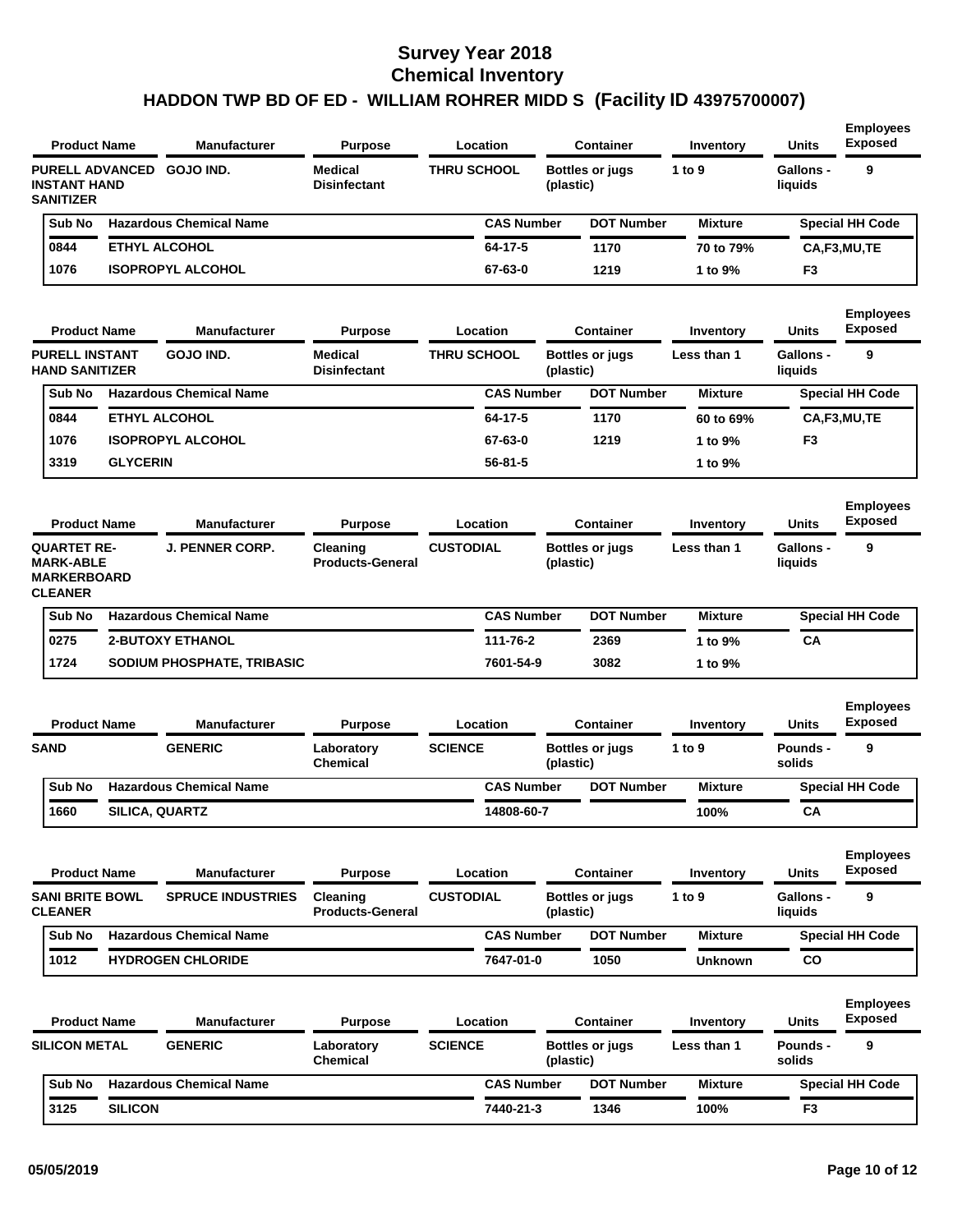| <b>Product Name</b>                     |                  | Manufacturer<br>Location<br><b>Purpose</b> |                   | <b>Container</b> | Inventory         | <b>Units</b> | <b>Employees</b><br><b>Exposed</b> |                |                    |                        |
|-----------------------------------------|------------------|--------------------------------------------|-------------------|------------------|-------------------|--------------|------------------------------------|----------------|--------------------|------------------------|
| <b>SPRAYPAK AIR</b><br><b>FRESHENER</b> |                  | <b>CHASE PRODUCTS</b>                      | <b>Deodorizer</b> | <b>CUSTODIAL</b> |                   | Can          |                                    | 10 to 99       | Pounds -<br>solids | 9                      |
| Sub No                                  |                  | <b>Hazardous Chemical Name</b>             |                   |                  | <b>CAS Number</b> |              | <b>DOT Number</b>                  | <b>Mixture</b> |                    | <b>Special HH Code</b> |
| 1040                                    | <b>ISOBUTANE</b> |                                            |                   |                  | $75 - 28 - 5$     |              | 1969                               | <b>Unknown</b> | F <sub>4</sub>     |                        |
| 1594                                    | <b>PROPANE</b>   |                                            |                   |                  | 74-98-6           |              | 1978                               | <b>Unknown</b> | F <sub>4</sub>     |                        |
|                                         |                  |                                            |                   |                  |                   |              |                                    |                |                    |                        |

| <b>Product Name</b>                             | <b>Manufacturer</b>            | <b>Purpose</b>                      |                  | Location          |     | Container         | Inventory      | <b>Units</b>       | <b>Employees</b><br><b>Exposed</b> |
|-------------------------------------------------|--------------------------------|-------------------------------------|------------------|-------------------|-----|-------------------|----------------|--------------------|------------------------------------|
| <b>STAINLESS STEEL</b><br><b>CLEANER/POLISH</b> | <b>ECOLAB</b>                  | Cleaning<br><b>Products-General</b> | <b>CUSTODIAL</b> |                   | Can |                   | 1 to $9$       | Pounds -<br>solids | 9                                  |
| Sub No                                          | <b>Hazardous Chemical Name</b> |                                     |                  | <b>CAS Number</b> |     | <b>DOT Number</b> | <b>Mixture</b> |                    | <b>Special HH Code</b>             |
| 1118                                            | <b>LIQUEFIED PETROLEUM GAS</b> |                                     |                  | 68476-85-7        |     | 1075              | 10 to 24%      | F <sub>4</sub>     |                                    |
| 2648                                            | <b>PETROLEUM DISTILLATES</b>   |                                     |                  | 8002-05-9         |     | 1268              | 1 to $9\%$     | F <sub>3</sub>     |                                    |

| <b>Product Name</b><br><b>STATIC GUARD</b> |        |                       | <b>Manufacturer</b>            | <b>Purpose</b>            |  | Location          |  | <b>Container</b>  | Inventory      | <b>Units</b>       | <b>Employees</b><br><b>Exposed</b> |  |
|--------------------------------------------|--------|-----------------------|--------------------------------|---------------------------|--|-------------------|--|-------------------|----------------|--------------------|------------------------------------|--|
|                                            |        | <b>ALBERTO-CULVER</b> |                                | Other<br><b>CUSTODIAL</b> |  | Can               |  |                   | Less than 1    | Pounds -<br>solids | 9                                  |  |
|                                            | Sub No |                       | <b>Hazardous Chemical Name</b> |                           |  | <b>CAS Number</b> |  | <b>DOT Number</b> | <b>Mixture</b> |                    | <b>Special HH Code</b>             |  |
|                                            | 0715   |                       | <b>1.1-DIFLUOROETHANE</b>      |                           |  | 75-37-6           |  | 1030              | 10 to 24%      | F4                 |                                    |  |
|                                            | 0844   |                       | ETHYL ALCOHOL                  |                           |  | 64-17-5           |  | 1170              | 70 to 79%      |                    | CA,F3,MU,TE                        |  |
|                                            | 1040   | <b>ISOBUTANE</b>      |                                |                           |  | $75 - 28 - 5$     |  | 1969              | 1 to $9\%$     | F4                 |                                    |  |
|                                            | 1594   | <b>PROPANE</b>        |                                |                           |  | 74-98-6           |  | 1978              | 1 to $9\%$     | F <sub>4</sub>     |                                    |  |

| <b>Product Name</b> |               | <b>Manufacturer</b>            | <b>Purpose</b>                |                | Location          | <b>Container</b>  | Inventory      | <b>Units</b>       | <b>Employees</b><br><b>Exposed</b> |
|---------------------|---------------|--------------------------------|-------------------------------|----------------|-------------------|-------------------|----------------|--------------------|------------------------------------|
| <b>SULFUR</b>       |               | <b>GENERIC</b>                 | Laboratory<br><b>Chemical</b> | <b>SCIENCE</b> | Can               | 1 to 9            |                | Pounds -<br>solids | 9                                  |
|                     | <b>Sub No</b> | <b>Hazardous Chemical Name</b> |                               |                | <b>CAS Number</b> | <b>DOT Number</b> | <b>Mixture</b> |                    | <b>Special HH Code</b>             |
|                     | 1757          | <b>SULFUR</b>                  |                               |                | 7704-34-9         | 1350              | 100%           |                    |                                    |

| <b>Product Name</b> |                   | <b>Manufacturer</b>            | <b>Purpose</b>                             | Location         |                   | Container         | Inventory      | <b>Units</b>       | <b>Employees</b><br><b>Exposed</b> |  |
|---------------------|-------------------|--------------------------------|--------------------------------------------|------------------|-------------------|-------------------|----------------|--------------------|------------------------------------|--|
|                     | <b>SUPER SORB</b> | <b>FRESH PRODUCTS</b>          | <b>Cleaning</b><br><b>Products-General</b> | <b>CUSTODIAL</b> | Can               |                   | 10 to 99       | Pounds -<br>solids | 9                                  |  |
|                     | <b>Sub No</b>     | <b>Hazardous Chemical Name</b> |                                            |                  | <b>CAS Number</b> | <b>DOT Number</b> | <b>Mixture</b> |                    | <b>Special HH Code</b>             |  |
|                     | 1076              | <b>ISOPROPYL ALCOHOL</b>       |                                            |                  | 67-63-0           | 1219              | <b>Unknown</b> | F3                 |                                    |  |

| <b>Product Name</b> |                                       | <b>Manufacturer</b><br><b>Purpose</b> |                                            | Location         |                   | Container | Inventory              | <b>Units</b>   | <b>Employees</b><br><b>Exposed</b> |                        |
|---------------------|---------------------------------------|---------------------------------------|--------------------------------------------|------------------|-------------------|-----------|------------------------|----------------|------------------------------------|------------------------|
|                     | <b>TILEX MILDEW</b><br><b>REMOVER</b> | <b>CLOROX CO.</b>                     | <b>Cleaning</b><br><b>Products-General</b> | <b>CUSTODIAL</b> |                   | (plastic) | <b>Bottles or jugs</b> | 1 to $9$       | Gallons -<br>liquids               | 9                      |
|                     | <b>Sub No</b>                         | <b>Hazardous Chemical Name</b>        |                                            |                  | <b>CAS Number</b> |           | <b>DOT Number</b>      | <b>Mixture</b> |                                    | <b>Special HH Code</b> |
|                     | 1706                                  | <b>SODIUM HYDROXIDE</b>               |                                            |                  | 1310-73-2         |           | 1823                   | 1 to $9\%$     | CO                                 |                        |
|                     | 1707                                  | <b>SODIUM HYPOCHLORITE</b>            |                                            |                  | 7681-52-9         |           | 1791                   | 1 to $9\%$     | CO                                 |                        |